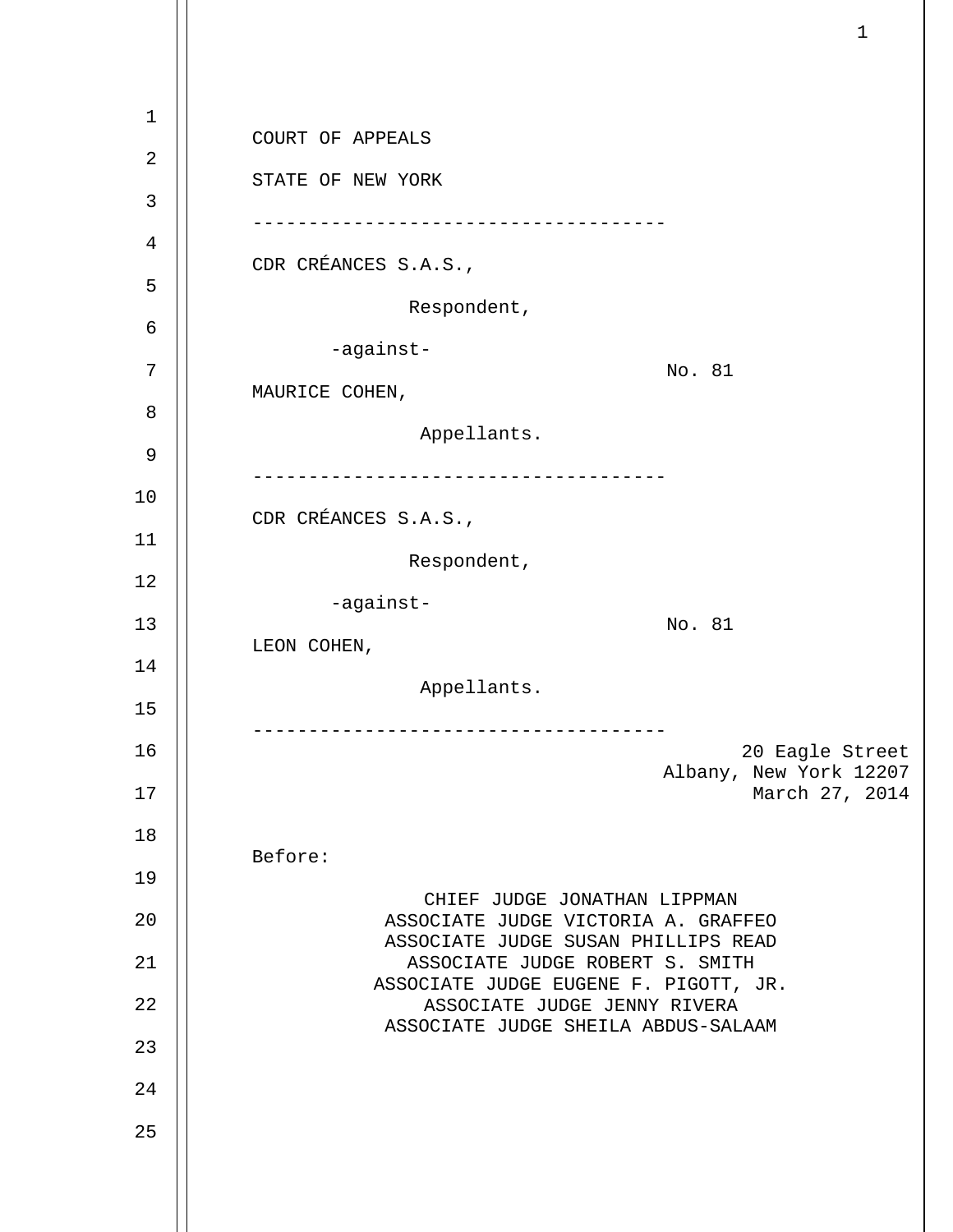| $\mathbf{1}$   | Appearances:                                                     |
|----------------|------------------------------------------------------------------|
| $\sqrt{2}$     | DAVID S. PEGNO, ESQ.                                             |
| $\mathfrak{Z}$ | DEWEY PEGNO & KRAMARSKY LLP<br>Attorneys for Appellants          |
| $\,4$          | 777 Third Avenue<br>New York, NY 10017                           |
| 5              |                                                                  |
| $\epsilon$     | DOUGLAS A. KELLNER, ESQ.<br>KELLNER HERLIHY GETTY & FRIEDMAN LLP |
| $\overline{7}$ | Attorneys for Respondent<br>470 Park Avenue South                |
| $\,8\,$        | 7th Floor<br>New York, NY 10016                                  |
| $\mathsf 9$    |                                                                  |
| $10$           |                                                                  |
| 11             |                                                                  |
| 12             |                                                                  |
| 13             |                                                                  |
| 14             |                                                                  |
| 15             |                                                                  |
| $16\,$         |                                                                  |
| 17             |                                                                  |
| 18             |                                                                  |
| 19             |                                                                  |
| 20             |                                                                  |
| 21             |                                                                  |
| 22             |                                                                  |
| 23             |                                                                  |
| 24             |                                                                  |
| 25             | Karen Schiffmiller<br>Official Court Transcriber                 |
|                |                                                                  |
|                |                                                                  |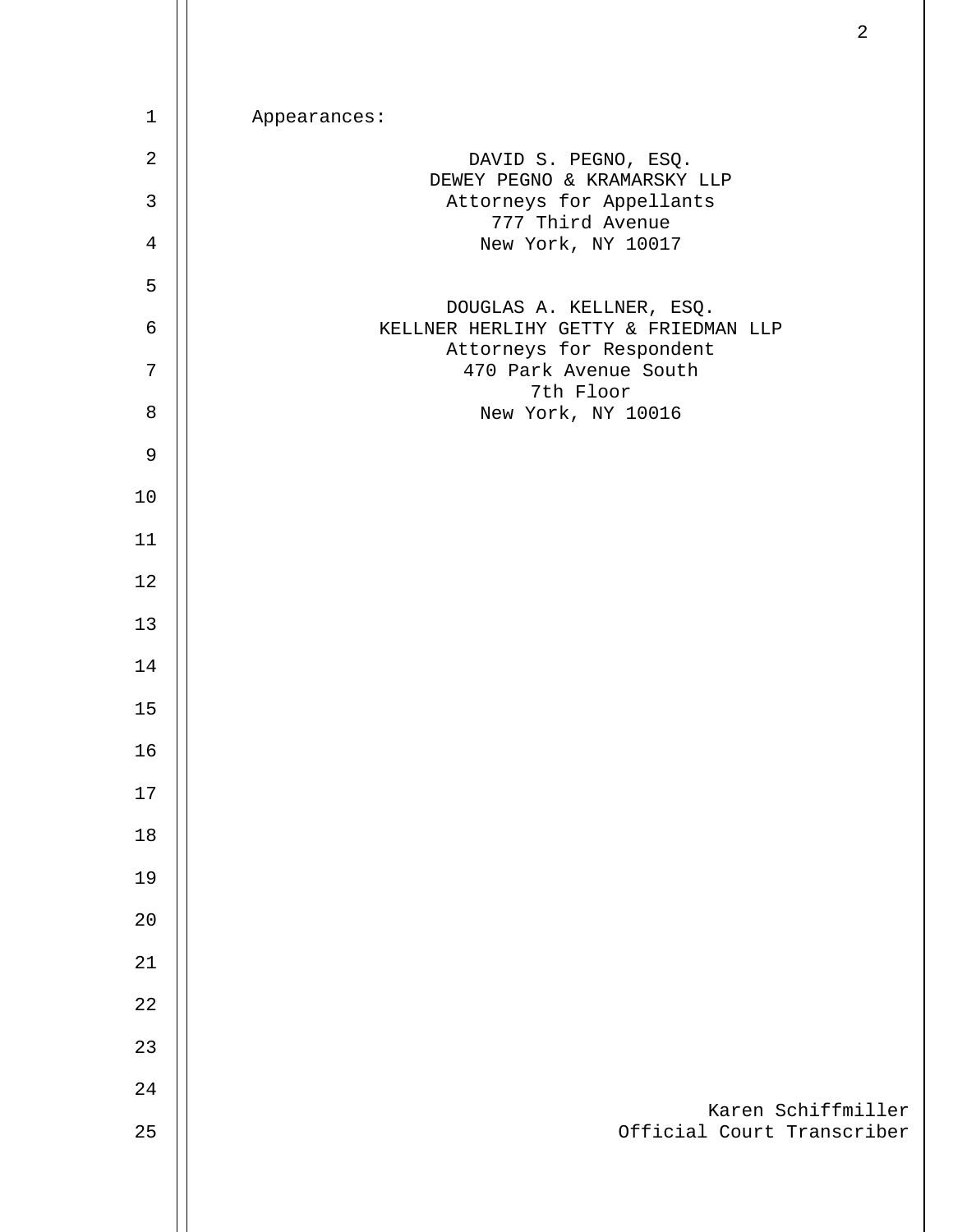| $\mathbf 1$    | CHIEF JUDGE LIPPMAN: Number 81, CDR.                    |
|----------------|---------------------------------------------------------|
| $\overline{2}$ | Counselor, do you want some rebuttal time?              |
| 3              | MR. PEGNO: Two minutes, please, Your                    |
| 4              | Honor.                                                  |
| 5              | CHIEF JUDGE LIPPMAN: Two minutes, sure, go              |
| 6              | ahead.                                                  |
| 7              | MR. PEGNO: Your Honor, this appeal raises               |
| 8              | a question of first impression in this court, and an    |
| 9              | important issue as to the proper administration of      |
| 10             | justice, and that is the standard that is to be used    |
| 11             | when a party makes - - -                                |
| 12             | CHIEF JUDGE LIPPMAN: What standard do you               |
| 13             | want to use and where do you get it from?               |
| 14             | MR. PEGNO: The - - - the standard that                  |
| 15             | should be used is if there is any bona fide dispute     |
| 16             | as to the misconduct that is alleged - - -              |
| 17             | JUDGE SMITH: Well, "bona fide" is sort of               |
| 18             | a funny word to use about someone who's been            |
| 19             | convicted of fraud of the court. You mean any           |
| 20             | dispute at all, don't you?                              |
| 21             | MR. PEGNO: Any real factual dispute. In                 |
| 22             | essence, a summary judgment standard. The $-$ - $-$ the |
| 23             | previous - - -                                          |
| 24             | CHIEF JUDGE LIPPMAN: Summary judgment                   |
| 25             | standard?                                               |
|                |                                                         |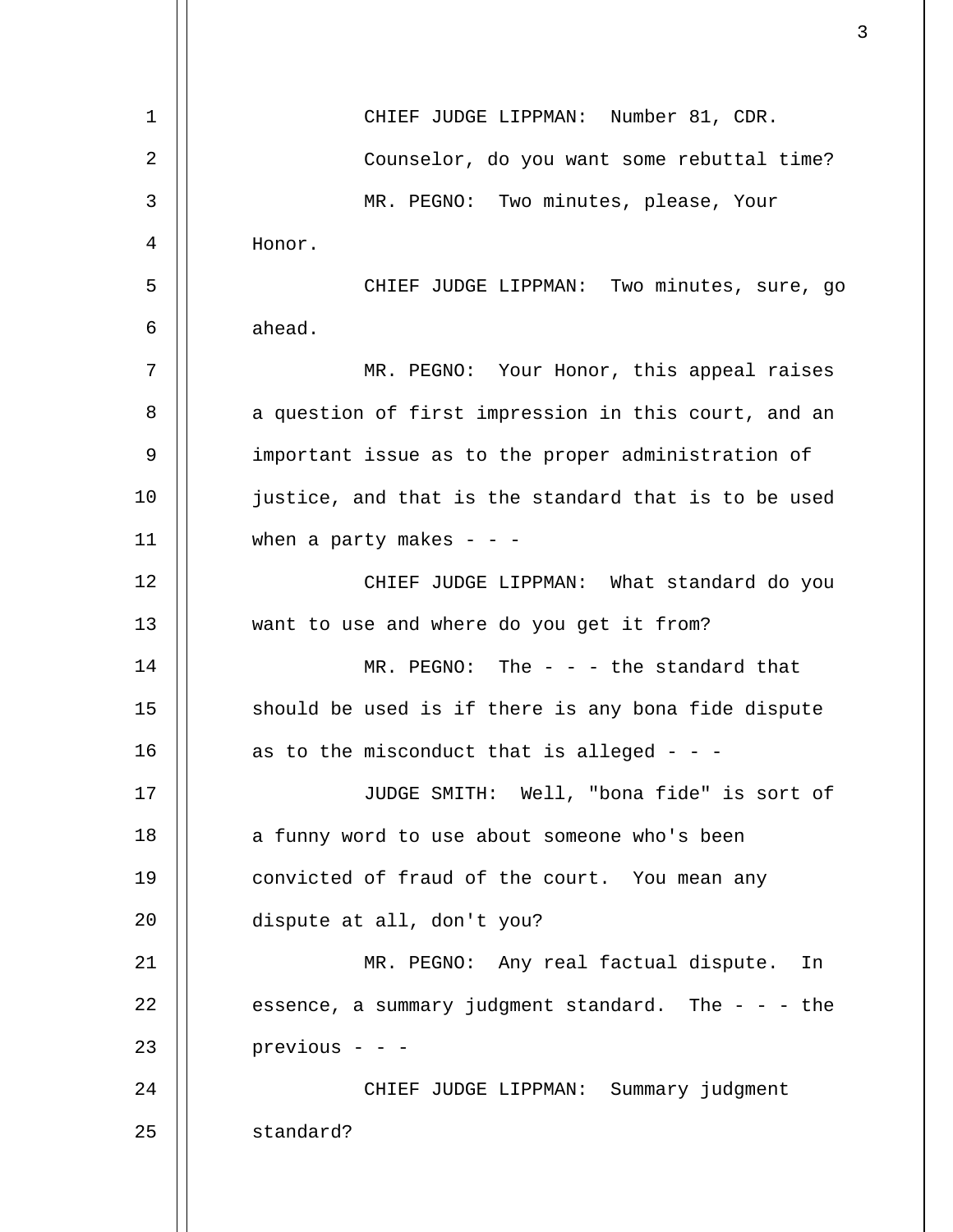1 2 3 4 5 6 7 8 9 10 11 12 13 14 15 16 17 18 19 20 21 22 23 24 25 MR. PEGNO: In essence, the same standard. The First Department's prior case law before this case, the Melcher case, used the term that  $-$  -CHIEF JUDGE LIPPMAN: You're relying basically on Melcher? MR. PEGNO: I'm not relying on Melcher. That  $-$  -  $-$  that is one of the cases that applies in this case. CHIEF JUDGE LIPPMAN: What are you relying on? MR. PEGNO: All of the cases that  $-$  - - the courts consistently have held that where there's a real dispute about the alleged misconduct at issue on  $a - -$  - where there's - - -CHIEF JUDGE LIPPMAN: Real, not any dispute.  $MR.$  PEGNO: Not any dis - - - not just - -- not a fanciful - - -CHIEF JUDGE LIPPMAN: Okay, go ahead; keep going.  $MR.$  PEGNO: Not a fanciful - - - not just - $-$  - it has to be a  $-$  -  $-$  a real dispute. JUDGE GRAFFEO: So why was the - - - why was the Supreme Court's determination that there was a clear and convincing standard met here? Why - - -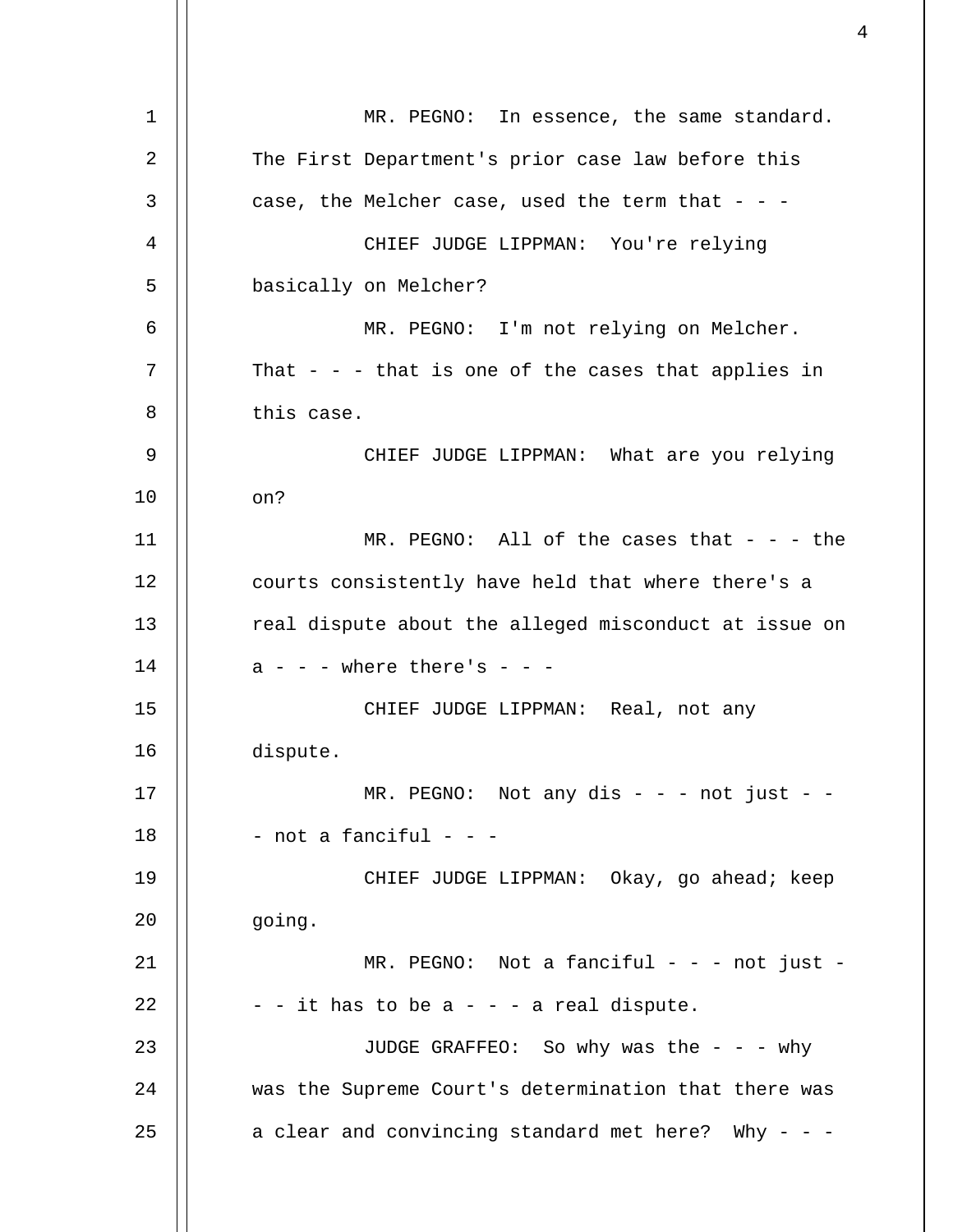1 2 3 4 5 6 7 8 9 10 11 12 13 14 15 16 17 18 19 20 21 22 23 24 25 why was the application of that inappropriate? MR. PEGNO: Because clear and convincing evidence should not be the appropriate standard. The  $effects - -$ JUDGE READ: It's a higher standard? JUDGE GRAFFEO: What you just told us is a higher standard? MR. PEGNO:  $I - -$  - there's a higher standard then clear and convincing evidence, yes. JUDGE READ: And it is what? MR. PEGNO: It is that essentially there's no real factual dispute. JUDGE GRAFFEO: Well, that would - - - MR. PEGNO: The conclu - - -JUDGE GRAFFEO: So - - - so if the person charged with having engaged in fraudulent conduct denies everything, then how are you ever going to reach that standard? MR. PEGNO: Well, there certainly can be circumstances where the  $-$  -  $-$  where the denial is overcome by - - - by - - -CHIEF JUDGE LIPPMAN: But in general, a bad denial is sufficient? MR. PEGNO: Not necessarily, Judge. You have the case  $- -$ 

 $\sim$  5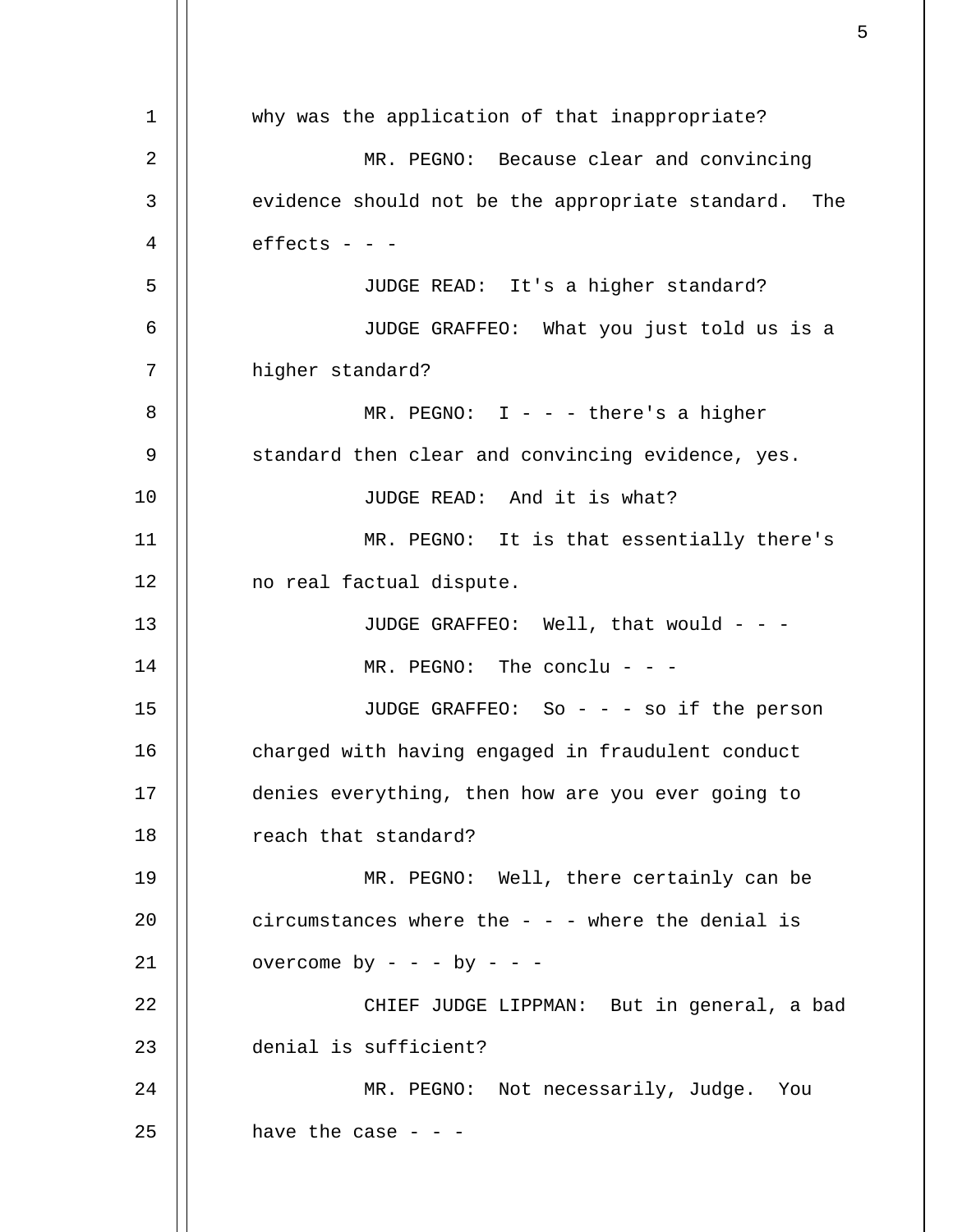| 1  | CHIEF JUDGE LIPPMAN: Then how do you get              |
|----|-------------------------------------------------------|
| 2  | to conclusively demonstrate it?                       |
| 3  | MR. PEGNO: For example, you have the                  |
| 4  | McMunn case that $ -$                                 |
| 5  | CHIEF JUDGE LIPPMAN: Right.                           |
| 6  | MR. PEGNO: $- - -$ that we've cited, where a          |
| 7  | party denied knowing one of the witnesses and denied  |
| 8  | having certain credit cards - - - cards. They got     |
| 9  | the credit card statements and there were - - - there |
| 10 | were - - - was video evidence showing, not only that  |
| 11 | - - - that the person knew the - - - the witness in   |
| 12 | question, but that she was cohabitating with him.     |
| 13 | CHIEF JUDGE LIPPMAN: Let me ask you a                 |
| 14 | question. If it's clear and convincing, can you win?  |
| 15 | MR. PEGNO: Yes, Your Honor, even - - -                |
| 16 | even if it is clear and convincing evidence - - -     |
| 17 | CHIEF JUDGE LIPPMAN: How do you win if                |
| 18 | it's clear and convincing?                            |
| 19 | MR. PEGNO: Because the trial court's                  |
| 20 | decision here was, first of all, premised entire - -  |
| 21 | - well, let me go back. CDR and appellants don't      |
| 22 | agree on a lot of things. But one of the things we    |
| 23 | do agree on, as set forth in the briefs, is that the  |
| 24 | testimony of the $-$ - $-$ the two sisters, the Habib |
| 25 | sisters, was the lynchpin to the default in this      |

 $\sim$  6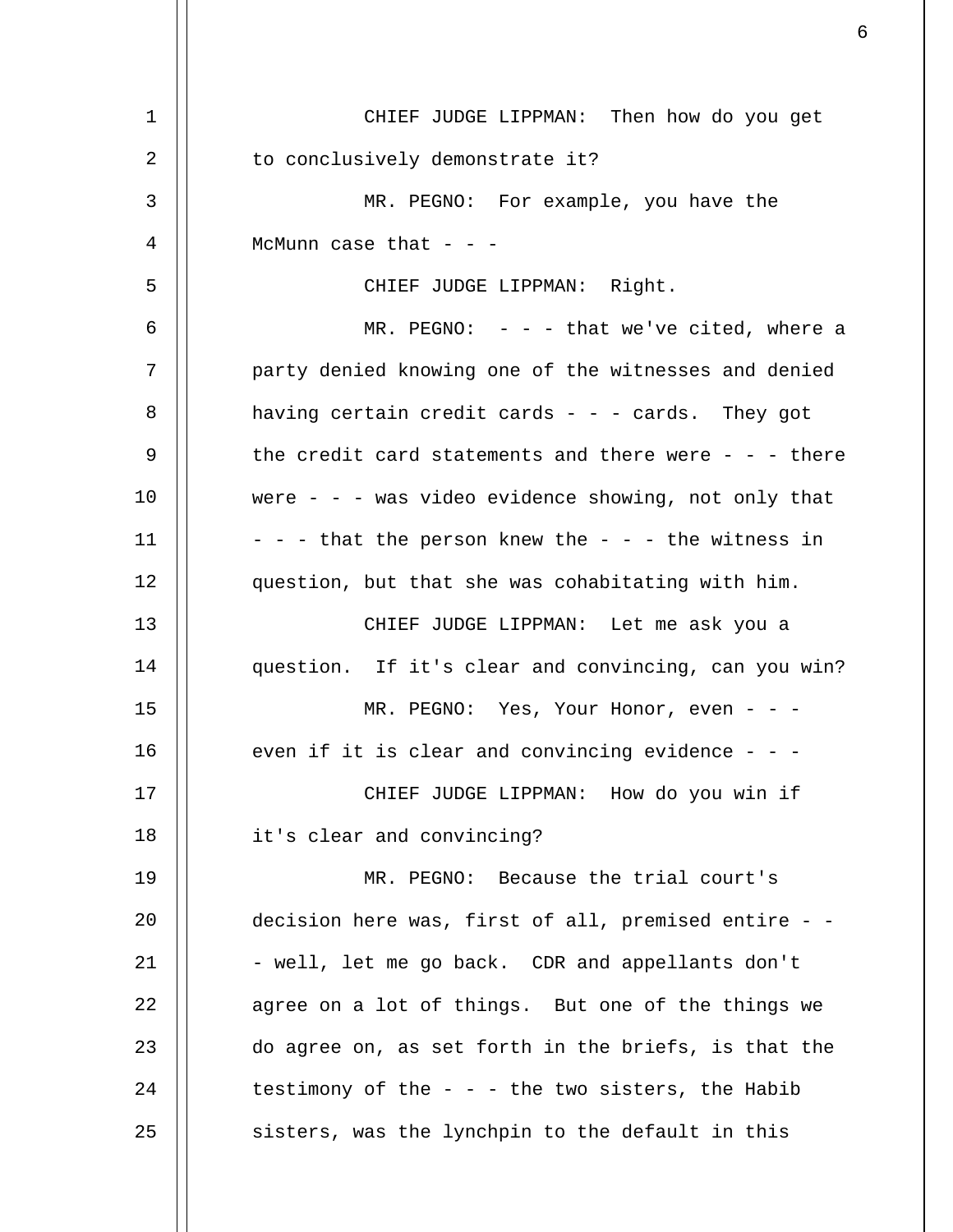1 2 3 4 5 6 7 8 9 10 11 12 13 14 15 16 17 18 19 20 21 22 23 24 25 case. Their testimony that there was an alleged agreement to testify falsely was key. Without that testimony, there wouldn't  $-$  -  $-$  there wouldn't have been no - - -JUDGE SMITH: And they - - - they described a meeting. MR. PEGNO: They described a meeting at which  $-$ JUDGE SMITH: Did - - - did your clients testify in any form about whether that meeting ever happened? MR. PEGNO: The  $-$  there  $-$  there was testimony at the Cohen's criminal trial. They - - and they denied there being any such - - - any such agreement. And there were sworn affidavits that were submitted by two of the other defendants that  $-$  -JUDGE SMITH: I mean, did - - - I mean - - - I mean, did they ever - - - that's what I wanted to say - - - did they ever tell their side of the story? They say, yeah, there was a meeting, but we were  $-$  -- we were all working very hard to tell the truth, or do they say there was no meeting? What  $- -$  - what's - - - what's their story? MR. PEGNO: Their  $-$  their story, what the record reveals, is that they denied that there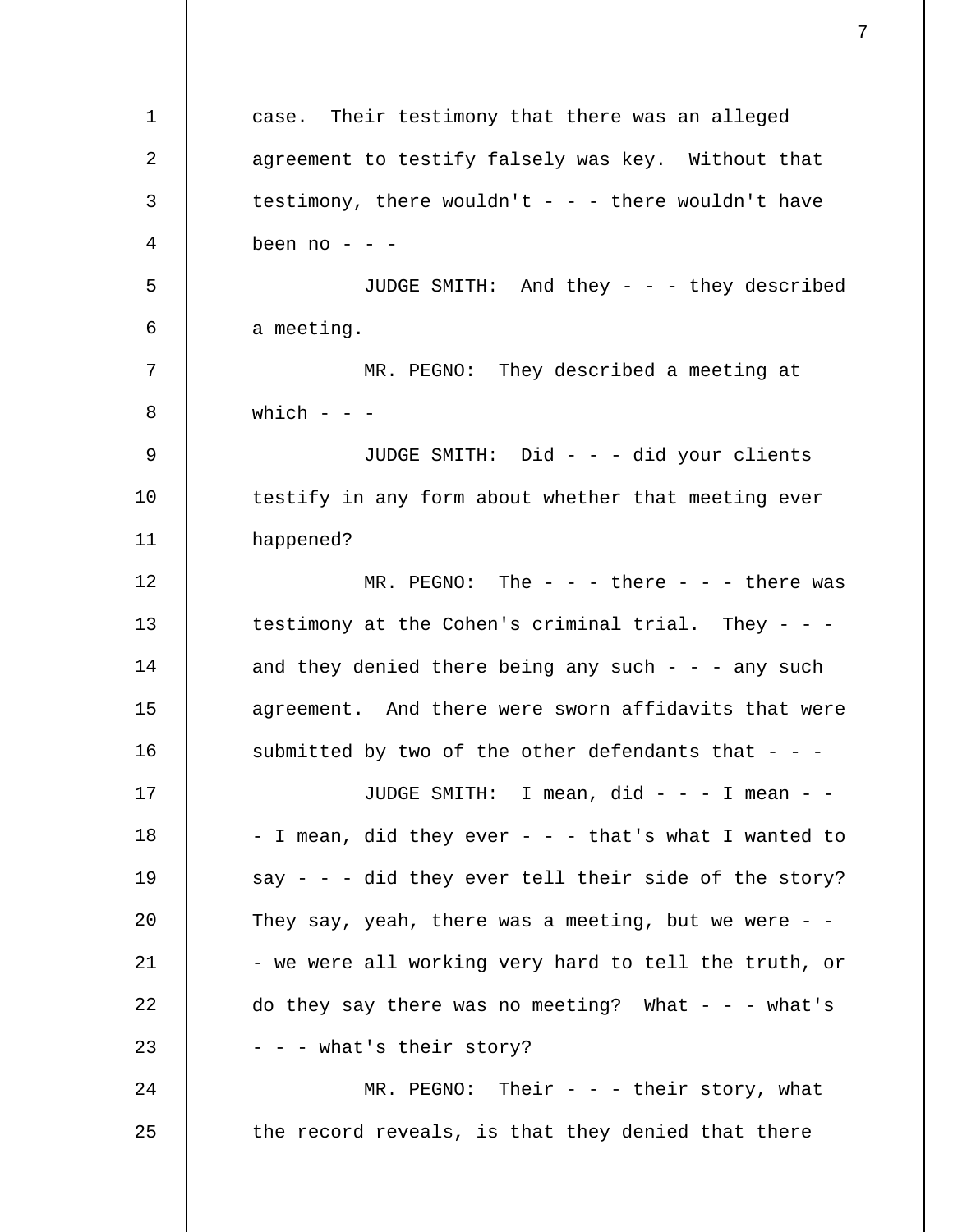1 2 3 4 5 6 7 8 9 10 11 12 13 14 15 16 17 18 19 20 21 22 23 24 25 was any agreement to testify falsely. JUDGE SMITH: Yeah, I get that. JUDGE PIGOTT: Why didn't they come in and testify?  $MR.$  PEGNO:  $I'm - -$ JUDGE PIGOTT: Why didn't they come in and testify at the hearing? MR. PEGNO: Well, Maurice and Leon Cohen couldn't  $-$  -  $-$  could not have come and testified. They - - - they were incarcerated, and they were - -- and in fact, the trial court accepted - - -JUDGE SMITH: What - - - what efforts did you make to get their testimony for the hearing?  $MR.$  PEGNO: They - - - they - - - we used their criminal trial testimony, in which they denied. JUDGE SMITH: I mean, it's not impossible to get  $- - -$  to get people who are in jail to testify when their testimony is needed. MR. PEGNO: What  $-$  what the record shows, Judge Smith, is that we advised the trial court that they could not come for  $-$  - - for this hearing. JUDGE SMITH: But you can apply for the good old habeas corpus ad testificandum, can't you? MR. PEGNO: That was not something that was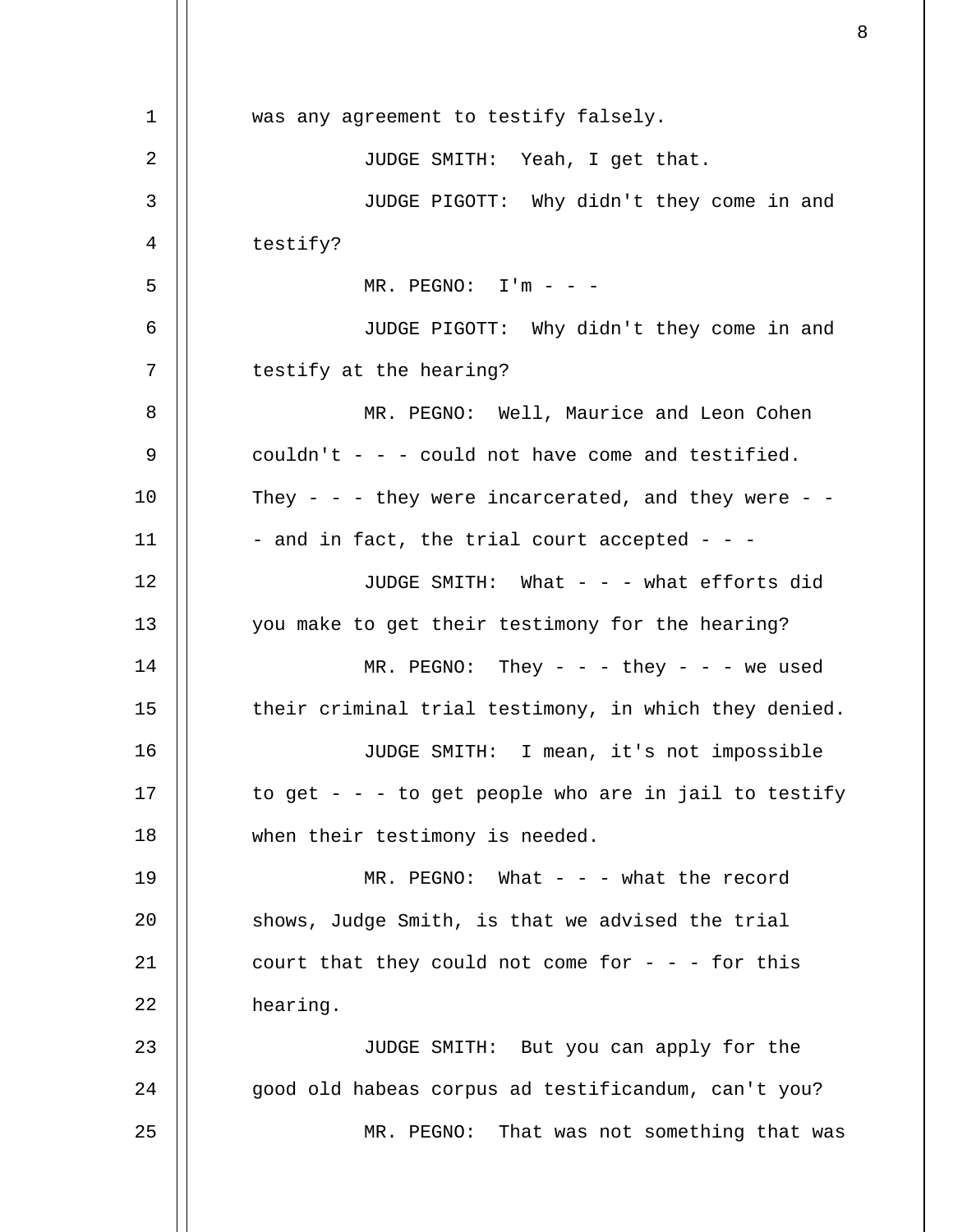1 2 3 4 5 6 7 8 9 10 11 12 13 14 15 16 17 18 19 20 21 22 23 24 25  $-$  -  $-$  that was possible at the time, and the rec  $-$ - JUDGE PIGOTT: Why not? MR. PEGNO: - - - this is not the record - $-$  - it's not in the record. The  $-$  -  $-$  the federal courts would not  $-$  again, this is not in the record; you're asking me, so I'll answer you. The federal courts will not move a prisoner prior to sentencing. They have not - - - they - - -JUDGE PIGOTT: But can they move? I mean, can't the court move? I mean, can't you video tape -  $-$  -  $I$  - - - it just struck me that you're - - you're confronted with this very serious testimony of these - - - of these women, and there's nothing there. I mean, a couple of affidavits, I get, but you can't cross-examine an affidavit. MR. PEGNO: Well, there was  $-$  -  $-$  their testimony from the criminal trial in which they denied that, and they were subject to crossexamination on a similar - - -JUDGE SMITH: But would anything stop you from putting in an affidavit, saying, look, here's my side of the story. They made up this meeting; there never was a meeting. Those scripts that they said - - - that script that they said they got, I've never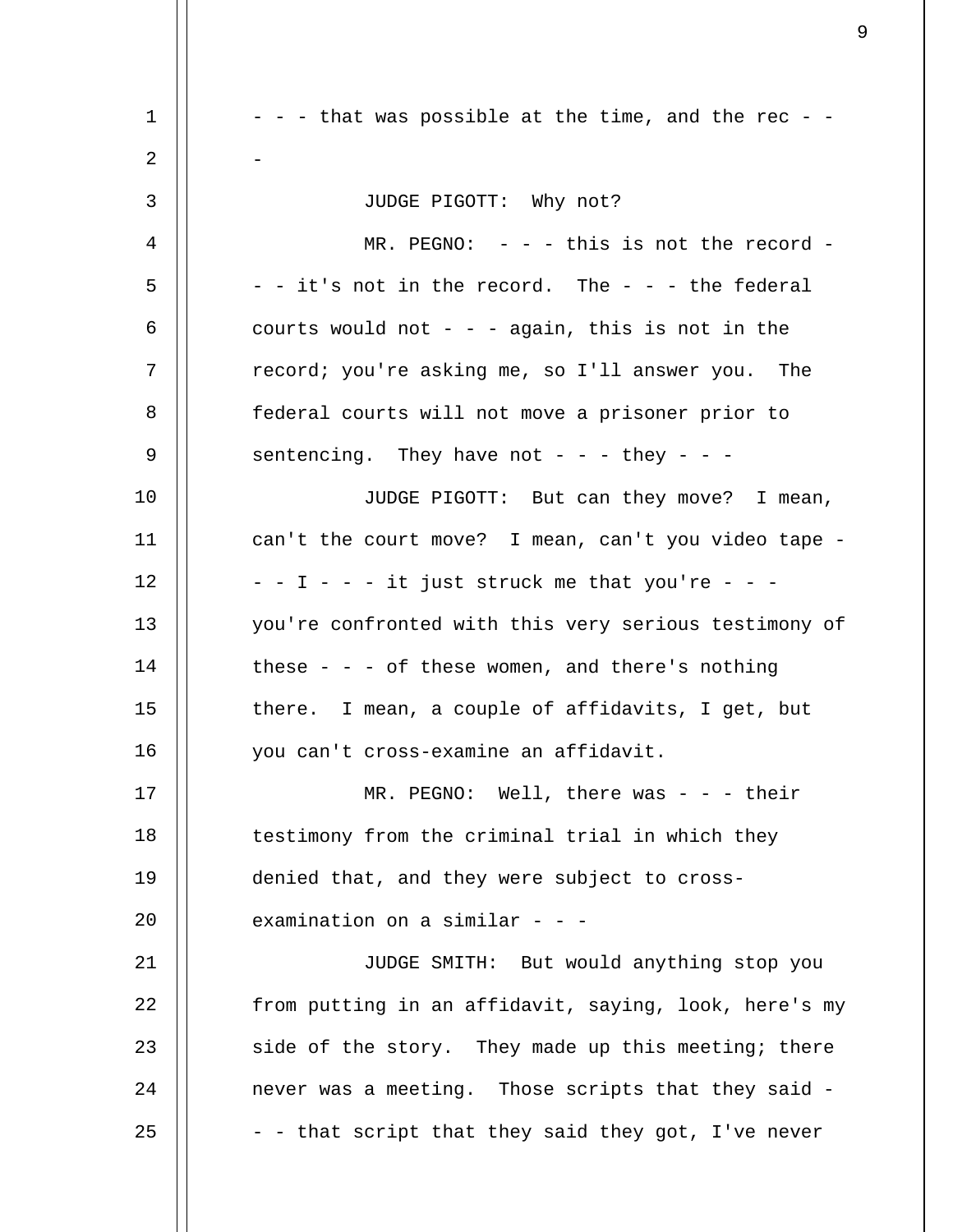| $\mathbf 1$ | seen it before; I deny its authenticity. Nobody said  |
|-------------|-------------------------------------------------------|
| 2           | that.                                                 |
| 3           | MR. PEGNO: Well, implicit in the notion               |
| 4           | that they denied that there was any agreement to      |
| 5           | testify falsely is that the script - - -              |
| 6           | JUDGE SMITH: When you're saying                       |
| 7           | "implicit", I mean, I'm thinking back on what you     |
| 8           | said a minute ago when the dispute was fanciful.      |
| 9           | It's beginning to sound like the dispute is fanciful  |
| 10          | when you're saying, well, I deny - - - I deny my      |
| 11          | guilt, good-bye; I don't want to talk to you anymore. |
| 12          | MR. PEGNO: Well, no, Your Honor, because              |
| 13          | that's not the only thing that - - - that is - - - is |
| 14          | used to - - - to contradict the - - - the testimony   |
| 15          | here. They had their own credibility - - - they had   |
| 16          | previously made statements - - - these same witnesses |
| 17          | that were inconsistent with what they had testified   |
| 18          | They - - - they were subject to impeachment.<br>to.   |
| 19          | JUDGE SMITH: Well - - - well, participants            |
| 20          | in a criminal conspiracy were confessing to the       |
| 21          | conspiracy. Often - - - there's often something to    |
| 22          | impeach them with. That's sort of normal.             |
| 23          | MR. PEGNO: But this is specific statements            |
| 24          | that they had previously made contrary to what they   |
| 25          | were testifying about.                                |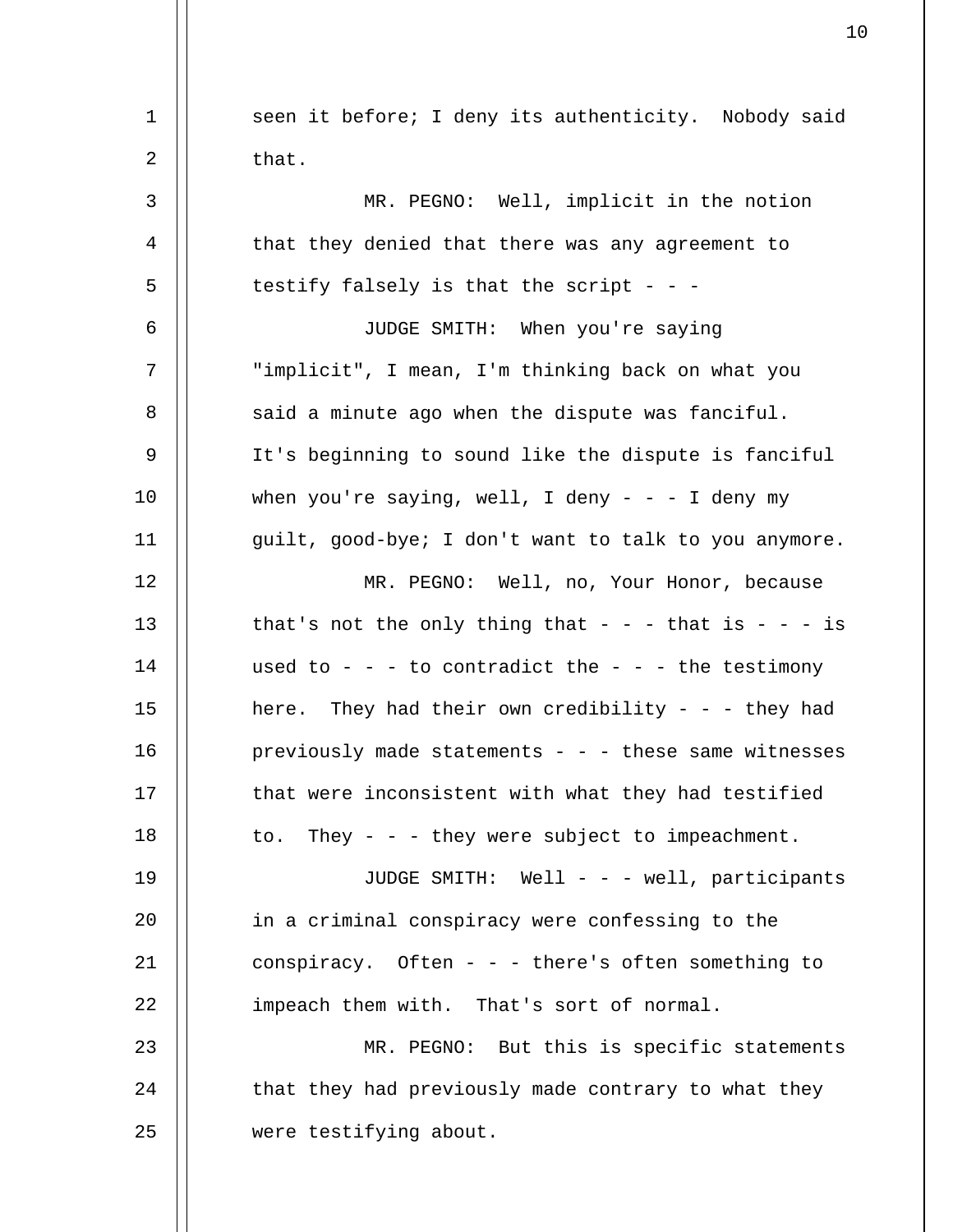| $\mathbf 1$ | JUDGE SMITH: Well, that was - - -                     |
|-------------|-------------------------------------------------------|
| 2           | JUDGE PIGOTT: But wasn't that - - -                   |
| 3           | JUDGE SMITH: - - - that was the point. Of             |
| 4           | course they were $- - i$ t was a conspiracy to commit |
| 5           | perjury. Of course, they'd perjured themselves.       |
| 6           | JUDGE PIGOTT: And wasn't - - - wasn't that            |
| 7           | brought out. I mean, in cross-examination, I thought  |
| 8           | they were impeached pretty well.                      |
| 9           | MR. PEGNO: They - - - they - - - that was             |
| 10          | brought out on cross-examination.                     |
| 11          | JUDGE PIGOTT: But the court made its                  |
| 12          | decision and $-$ - $-$                                |
| 13          | MR. PEGNO: Well, that's - - - that's                  |
| 14          | exactly the problem, Your Honor. You - - - when you   |
| 15          | have a standard like that, where you have a clear and |
| 16          | convincing evidence standard that's - - - where the   |
| 17          | deference is giving to the court's decision, then - - |
| 18          | - then you have a real possibility that you can have  |
| 19          | a situation where $a - -$ one party says, you know    |
| 20          | what? The $-$ - the witnesses on the other side of    |
| 21          | this case, they're lying $-$ -                        |
| 22          | JUDGE PIGOTT: I think you've got - - -                |
| 23          | MR. PEGNO: $-  -$ and I've got $- -$ I've             |
| 24          | got evidence to back it up.                           |
| 25          | JUDGE PIGOTT: I think you're right about              |
|             |                                                       |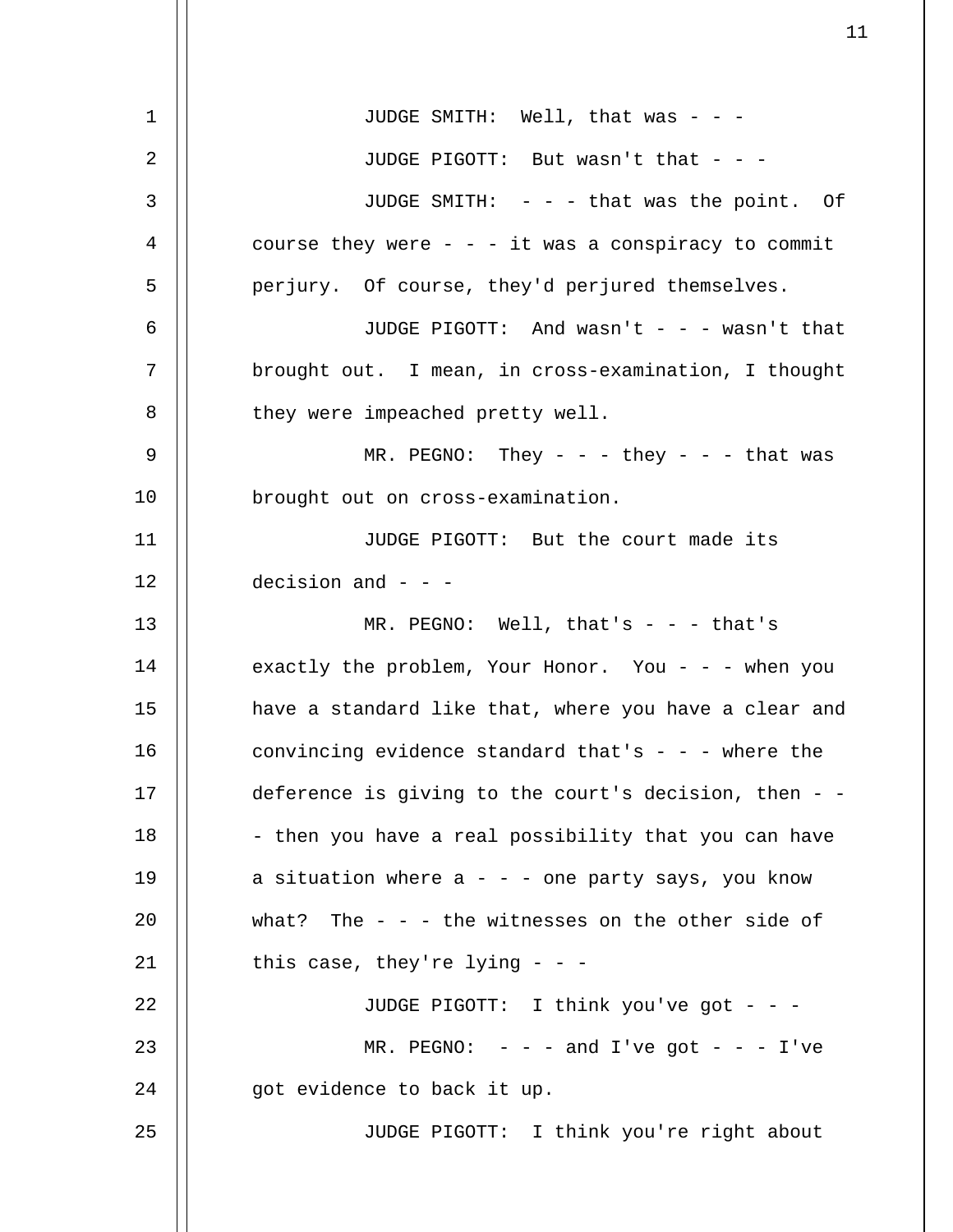1 2 3 4 5 6 7 8 9 10 11 12 13 14 15 16 17 18 19 20 21 22 23 24 25 that, which is one of the reasons why I thought - - -I mean, even a deposition  $- - -$  I mean, you can always go down to the  $-$  -  $-$  Attica's in my neighborhood, but you can go down to whatever prison they're in, and take their deposition. And you can video it. MR. PEGNO: Well, Your Honor, again, they -- - they were asked about this at their criminal trial, and  $- -$  and that  $-$ CHIEF JUDGE LIPPMAN: Counsel, but you already agreed that bare denial is not enough. And my guess is what we're all asking is, what do you have beyond bare denial? MR. PEGNO: It's  $- - i$ t's not just that a bare denial is not enough. It is that  $- -$ CHIEF JUDGE LIPPMAN: What is it?  $MR.$  PEGNO:  $- - i$ t is not necessarily the case that  $-$  -  $-$  that a  $-$  -  $-$  denying that you testified falsely, denying you created a document is sufficient. CHIEF JUDGE LIPPMAN: Yeah, but you talked about a real dispute being the test. What's real about this dispute?  $MR. PEGNO: There's - - there certainly$ is a real dispute. The testimony of the Habib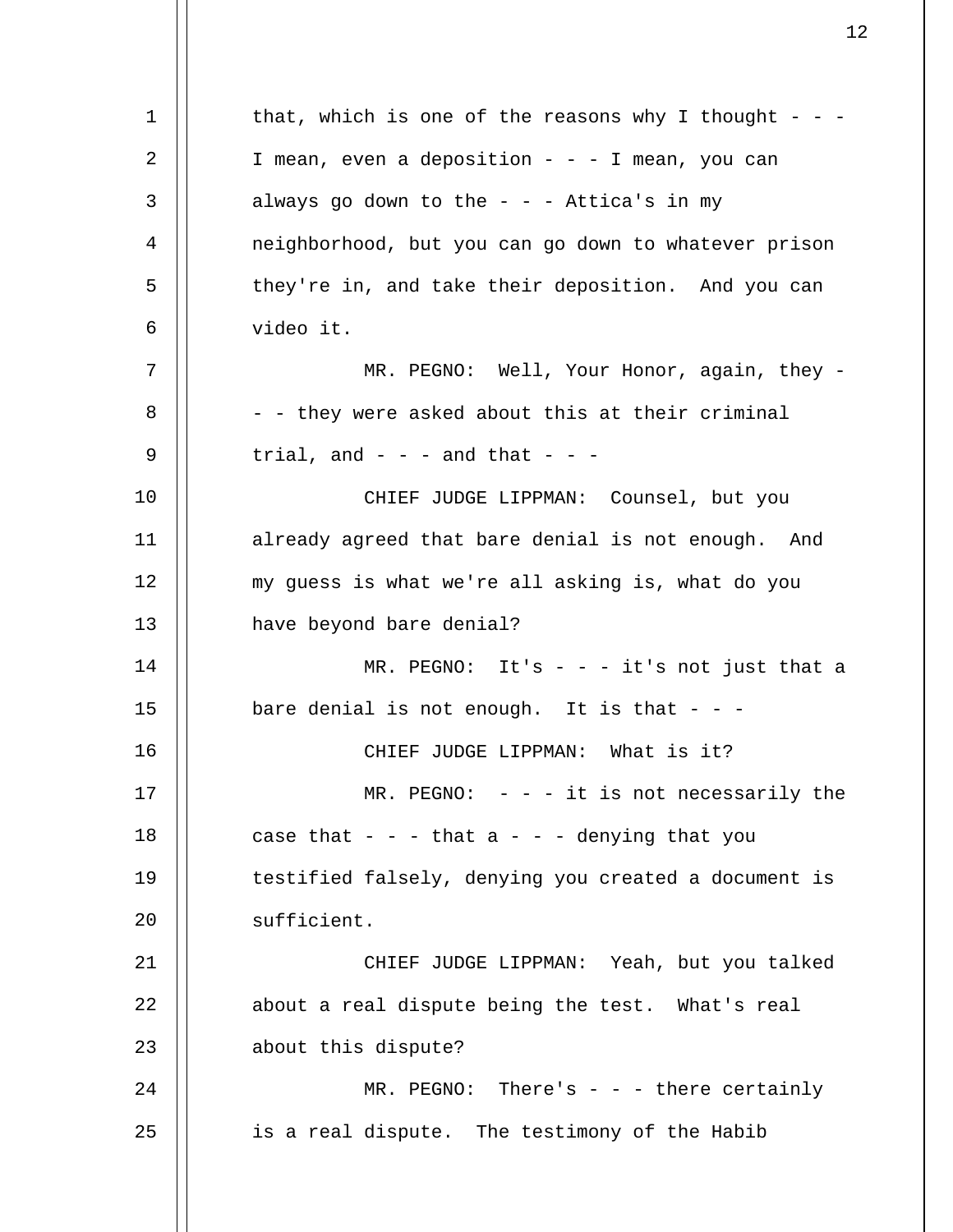1 2 3 4 5 6 7 8 9 10 11 12 13 14 15 16 17 18 19 20 21 22 23 24 25 sisters was that Maurice Cohen owned and controlled the Flatotel. He denied that consistently throughout his testimony. What he testified to is that he was head of the franchise at the Flatotel, and people believed as a result of that  $-$  -  $-$  that perhaps he was the owner. So - - - so there - - - is real substance to their denial about  $- -$  - about what  $-$  -JUDGE SMITH: Do they ever dispute - - -  $MR.$  PEGNO:  $-$  -  $-$  the underlying facts. JUDGE SMITH: What about - - - what about the fictitious characters who the sisters say were created, Mr. Cox (ph.) and what's his name. Did they - - - do your people their side of that story? MR. PEGNO: Your Honor, they - - - they testified that those people were  $- - -$  were involved in - - - in various ways. But - - - that - - that's what the testimony was. Allegria Aich, for example, testified regarding the involvement of  $-$  -  $$ of the Cox gentleman in connection with the potential sale of the Flatotel. She did testify to those facts. JUDGE SMITH: Maybe - - - maybe part of the problem is the sequence. After the  $-$  -  $-$  after the sisters had their change of heart and decided to tell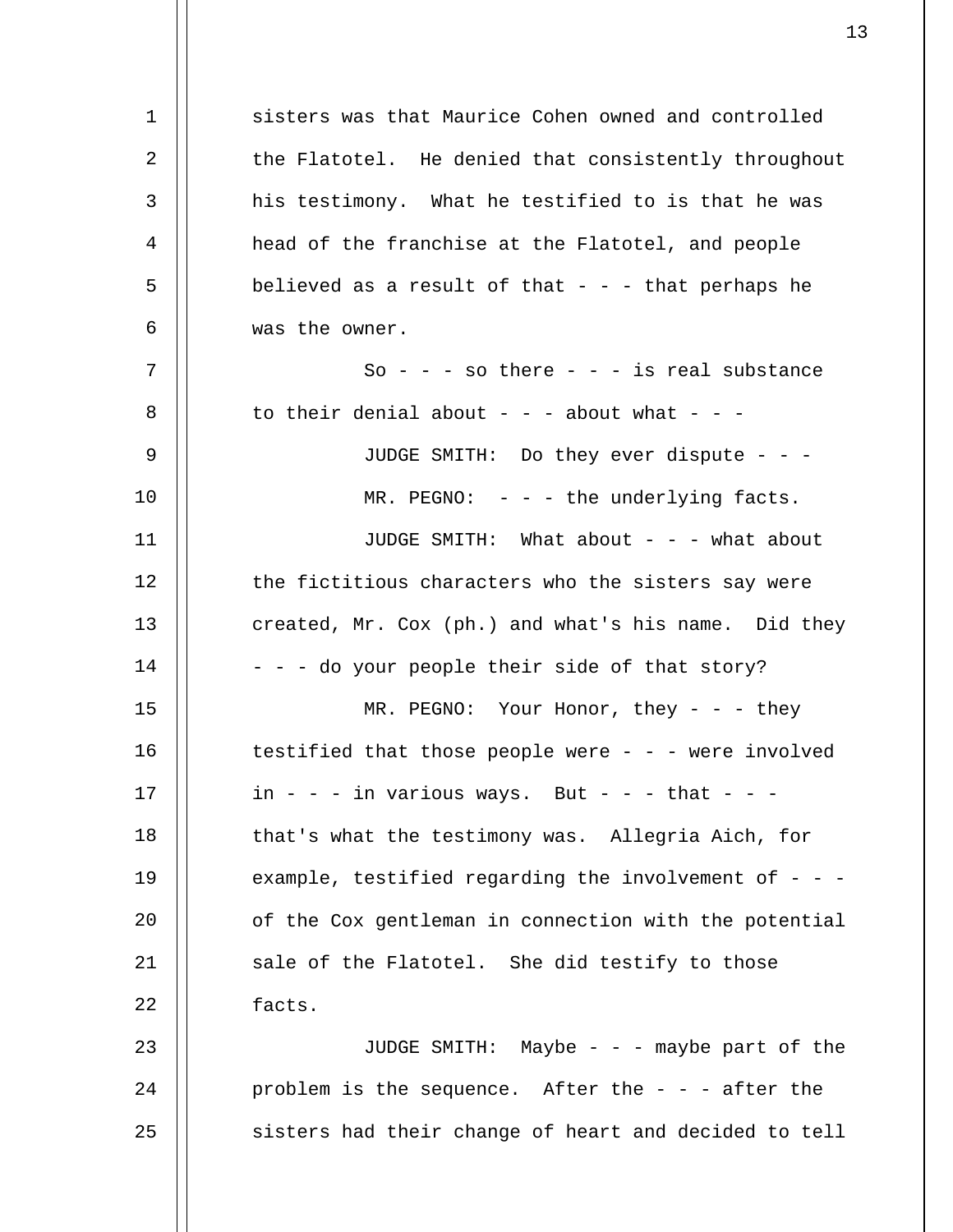| $\mathbf 1$ | what your adversary says is the truth, did anyone        |
|-------------|----------------------------------------------------------|
| 2           | from your side come back with something to say, no,      |
| 3           | no, they're making it all up; here's what really         |
| 4           | happened?                                                |
| 5           | MR. PEGNO: They had previously testified                 |
| 6           | as to - - - as to the facts - - -                        |
| 7           | JUDGE SMITH: That's a "no".                              |
| 8           | MR. PEGNO: After - - - no, Your Honor.                   |
| 9           | After - - - after they came forward, Robert Maraboeuf    |
| 10          | was $- -$ - was deposed in Paris, and CDR was free to    |
| 11          | ask him quest - - - them questions. He testified         |
| 12          | about all these issues, about all these allegations.     |
| 13          | He testified that no one had told him what to say,       |
| 14          | and he testified as to the substance of $-$ - $-$ of who |
| 15          | owned and who controlled the entities.                   |
| 16          | JUDGE SMITH: Do you think - - - did that                 |
| 17          | put Maraboeuf on a different footing from some of        |
| 18          | your other clients?                                      |
| 19          | MR. PEGNO: I think he's on $a - -$ well,                 |
| 20          | it's not a question about a different footing; it's a    |
| 21          | question about what the evidentiary record is to         |
| 22          | support the $-$ - $-$ the imposition of this ultimate    |
| 23          | sanction. So it bolsters his case, as well as it         |
| 24          | bolsters all the $-$ - $-$ the case of all the other     |
| 25          | appellants.                                              |
|             |                                                          |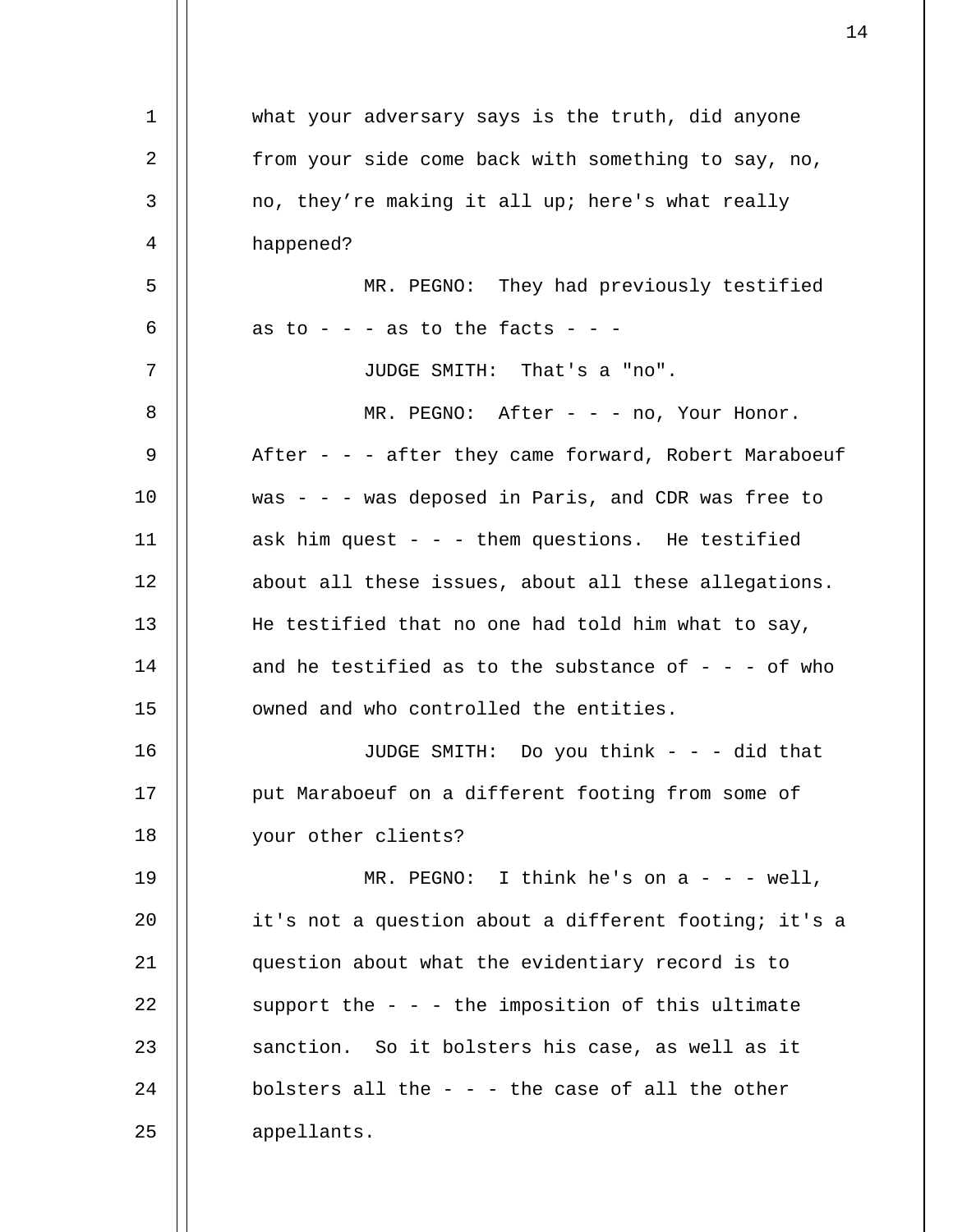| 1  | JUDGE SMITH: Is a - - - speaking of                       |
|----|-----------------------------------------------------------|
| 2  | different footings, it occurs to me that maybe Mrs.       |
| 3  | Cohen is on a different footing. Would you agree          |
| 4  | that she - - - that her case is the strongest of your     |
| 5  | - - - of your five?                                       |
| 6  | MR. PEGNO: She - - - certainly, Your                      |
| 7  | Honor, as we set forth in our brief, I think the $-$      |
| 8  | - the default against her was emblematic of               |
| 9  | everything that went wrong in the process below. The      |
| 10 | - - - the complaints don't even state a claim against     |
| 11 | her. They barely mention her. There wasn't a scrap        |
| 12 | of evidence that she ever had any involvement in the      |
| 13 | New York Flatotel, and the $-$ - $-$ the alleged          |
| 14 | misconduct that $-$ - $-$ that she engaged in, related to |
| 15 | - - - to matters that were completely separate.           |
| 16 | JUDGE SMITH: As I understand it, she was                  |
| 17 | not alleged by the sisters to have been at the famous     |
| 18 | meeting with the script.                                  |
| 19 | MR. PEGNO: That's exactly right.                          |
| 20 | JUDGE SMITH: The other - - - the other                    |
| 21 | four were.                                                |
| 22 | MR. PEGNO: As a matter of fact, they                      |
| 23 | affirmatively have testified that she was not             |
| 24 | present.                                                  |
| 25 | JUDGE SMITH: But they - - - they also                     |
|    |                                                           |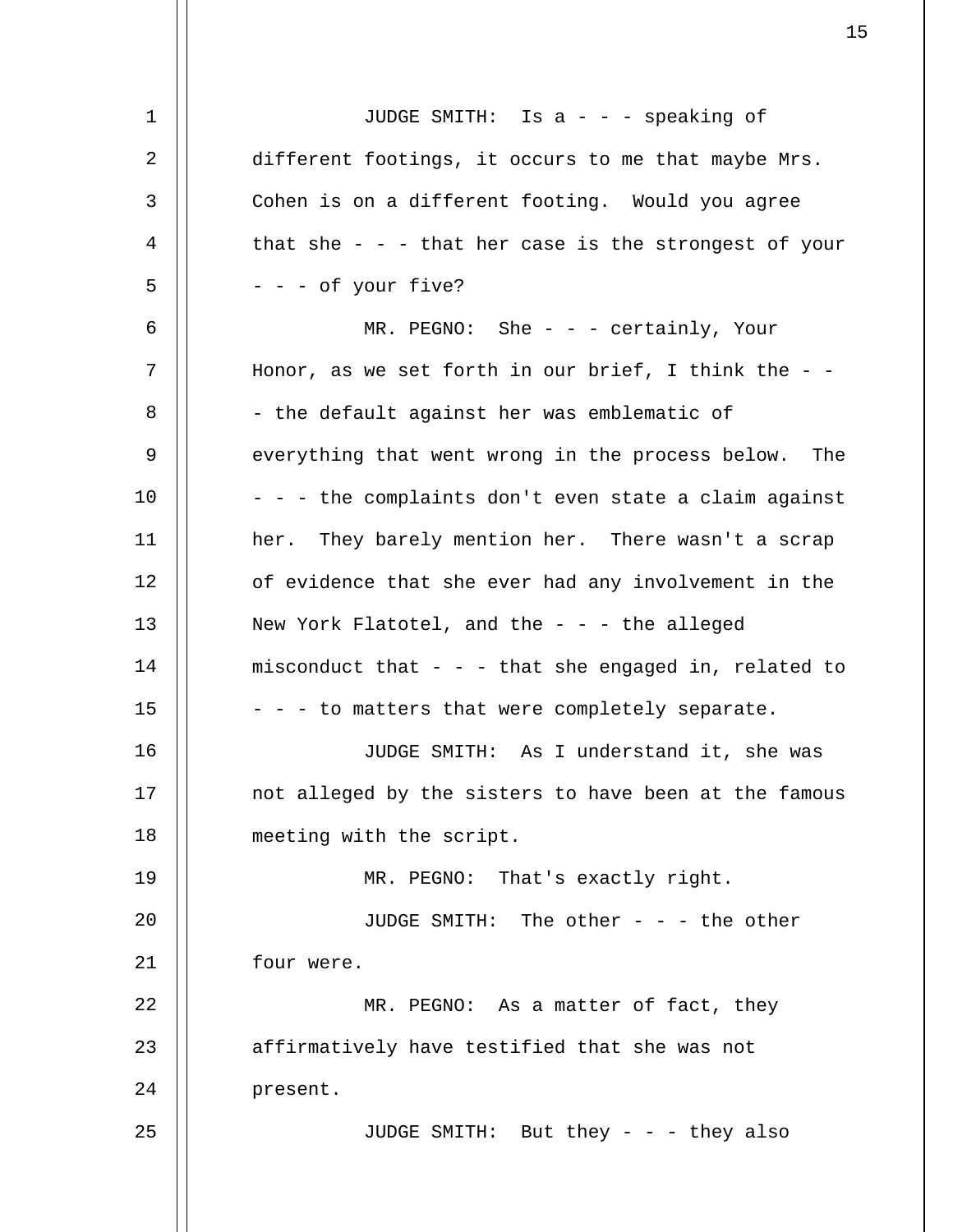| 1  | testified the other four were there.                    |
|----|---------------------------------------------------------|
| 2  | MR. PEGNO: That's correct, Your Honor.                  |
| 3  | CHIEF JUDGE LIPPMAN: Okay, counsel.                     |
| 4  | MR. PEGNO: Thank you.                                   |
| 5  | CHIEF JUDGE LIPPMAN: Thanks.                            |
| 6  | MR. KELLNER: May it please the court, my                |
| 7  | name is Douglas Kellner, attorney for CDR Créances.     |
| 8  | Virtually all discovery disputes turn on contested      |
| 9  | facts, and the standard that the appellants propose     |
| 10 | here would be completely unworkable for the court       |
| 11 | system.                                                 |
| 12 | JUDGE PIGOTT: But $isin't - - isn't$ he                 |
| 13 | right in this sense. If you - - - if you just got a     |
| 14 | basic auto accident case, and somebody comes in and     |
| 15 | testifies the light was red, and $-$ - $-$ and she went |
| 16 | right through it, and it's flat-out not true. We        |
| 17 | don't want people running into court saying, this a     |
| 18 | fraud in the court, and now we want you to strike       |
| 19 | their answer, and we want $-  -$ you know, we want      |
| 20 | judgment.                                               |
| 21 | 3126, it seems to me, provides, you know,               |
| 22 | if you don't appear - - - you know, if you don't        |
| 23 | answer, it - - - clearly objective things that can't    |
| 24 | be disputed. But when you're into disputed facts,       |
| 25 | how does that become a fraud on the court? It seems     |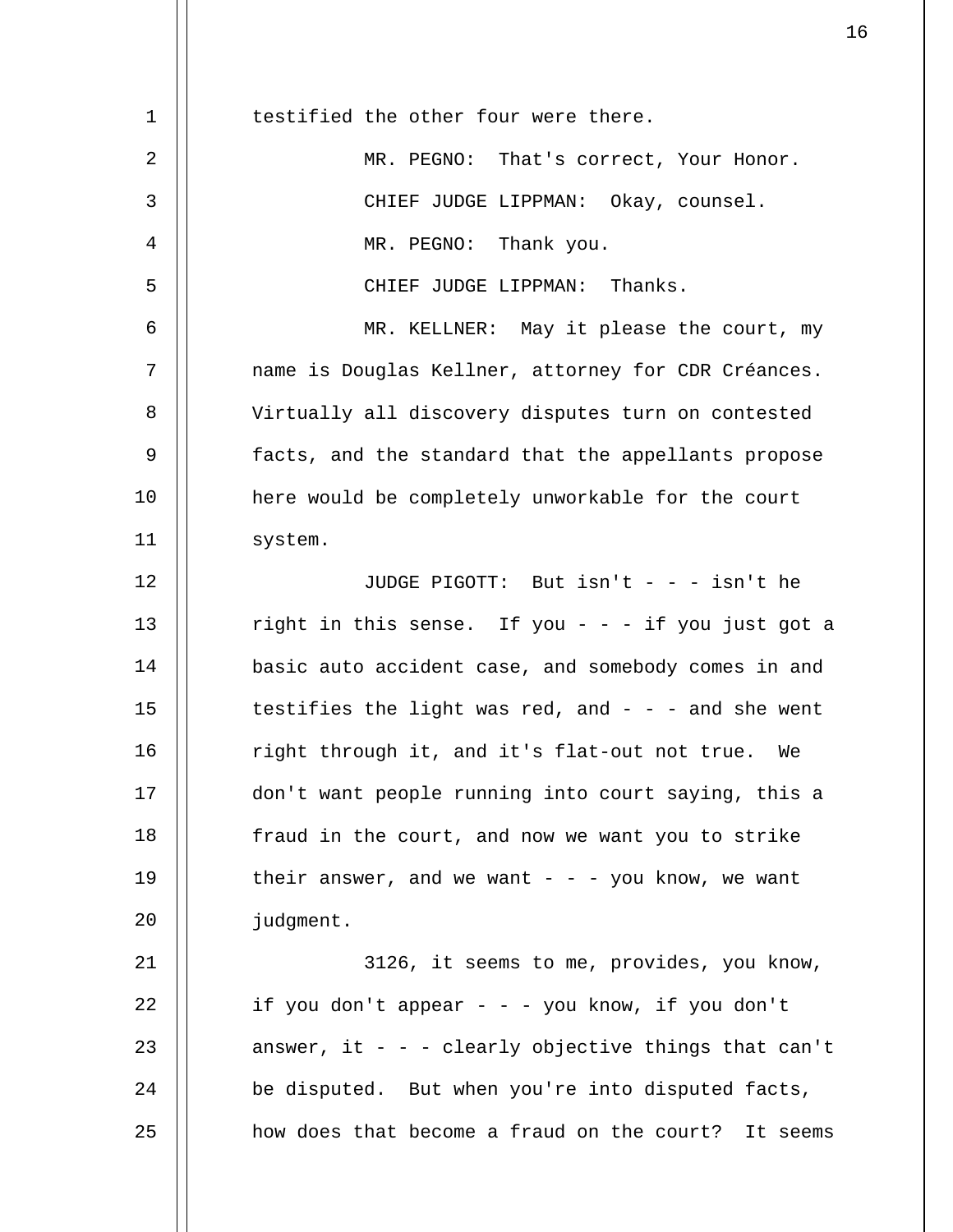1 2 3 4 5 6 7 8 9 10 11 12 13 14 15 16 17 18 19 20 21 22 23 24 25 to be it's a fraud on the party that you're suing or being sued by, but - - -MR. KELLNER: Well, you - - - you have both things here, Judge. You have both an egregious fraud on the court, not with isolated incidents, but a repeated pattern of false presentations to the court, including subordination of perjury and perjury itself, and submitting fraudulent documents. JUDGE PIGOTT: No, no, maybe I'm wrong. It's  $-$  -  $-$  it's not to the court  $-$  -MR. KELLNER: Right. JUDGE PIGOTT: - - - until it's offered in court. In other words, you guys are doing depositions and things like that and people are lying, cheating, stealing, who knows what they're doing, and that goes on. MR. KELLNER: Yeah, but all  $- - -$  all of this was submitted in terms of a motion practice. In terms of compliance with discovery mainly, there were also motions for summary judgment and other issues that  $- -$ JUDGE PIGOTT: Yeah, but that's my point. I mean, can you - - - can you do this? Can you go in and say, Judge, you know these people lied, and so we want to win our case based on that, when it's not in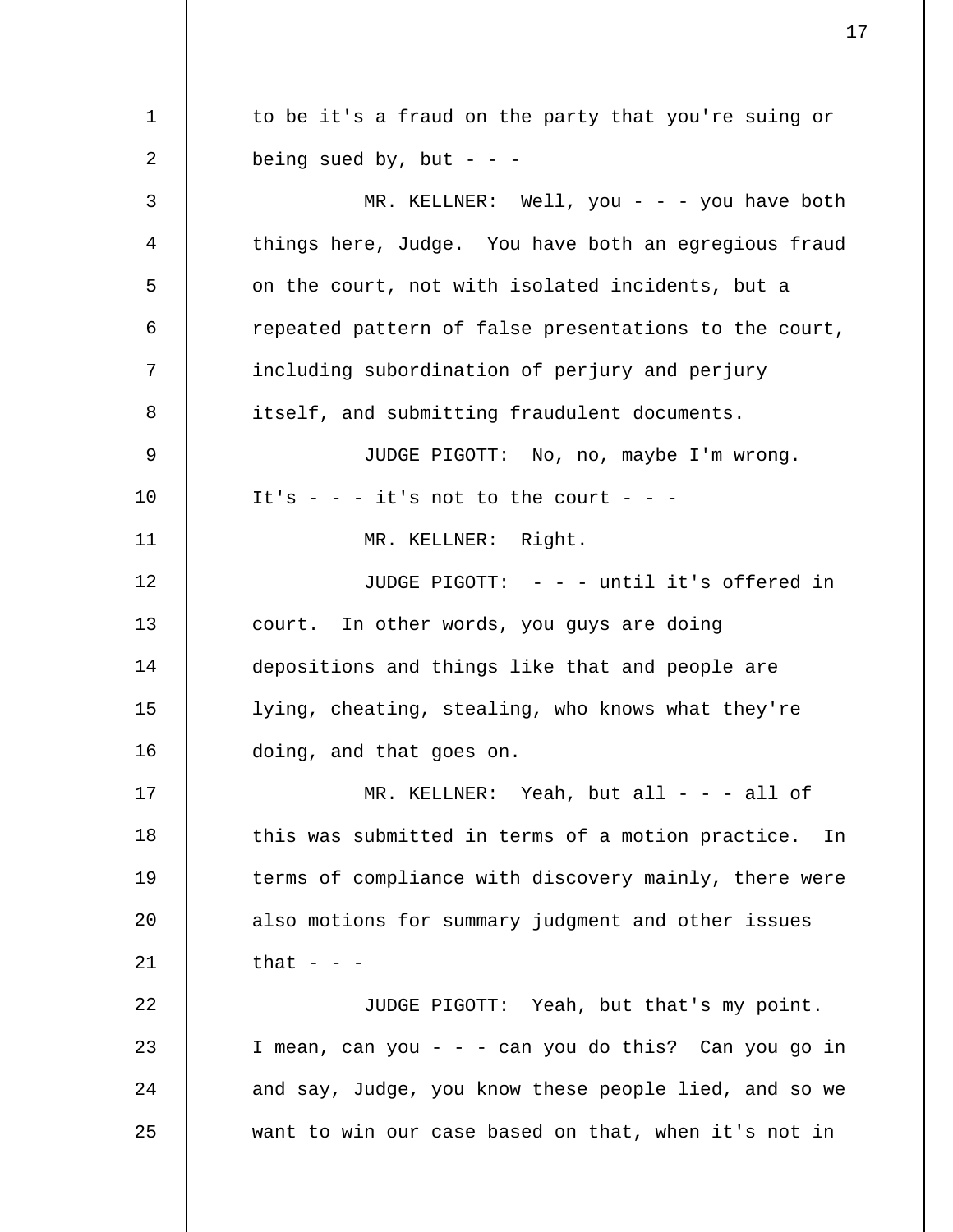1 2 3 4 5 6 7 8 9 10 11 12 13 14 15 16 17 18 19 20 21 22 23 24 25 court yet. You're still over in your pre-trial stuff, and  $-$  -  $-$  and  $-$  -  $-$  if they came in and did this  $-$ MR. KELLNER: There comes a point when parties so abuse the judicial process that it breaks down the ability of the court to function properly when they're lying at  $-$  -JUDGE SMITH: Suppose you have a case - - - MR. KELLNER: - - - steps. JUDGE SMITH: Suppose you've got a case, in which the proverbial thirty bishops or whatever the proverb is  $- - 1$ 've forgotten it  $- -$  are on one side, all swearing, absolutely credibly, that the plaintiff ran the red light. You've got the plaintiff, the person of bad reputation who's been convicted four times of  $-$  -  $-$  of faking automobile accidents, swearing she didn't run the red light. Can they  $-$  -  $-$  can her complaint be dismissed for fraud on the court? MR. KELLNER: That's not - - - that's not the case here. JUDGE SMITH: No, I know it's not. I'm asking a hypothetical question. MR. KELLNER: And  $-$  and no, because that's the issue that needs to be determined on the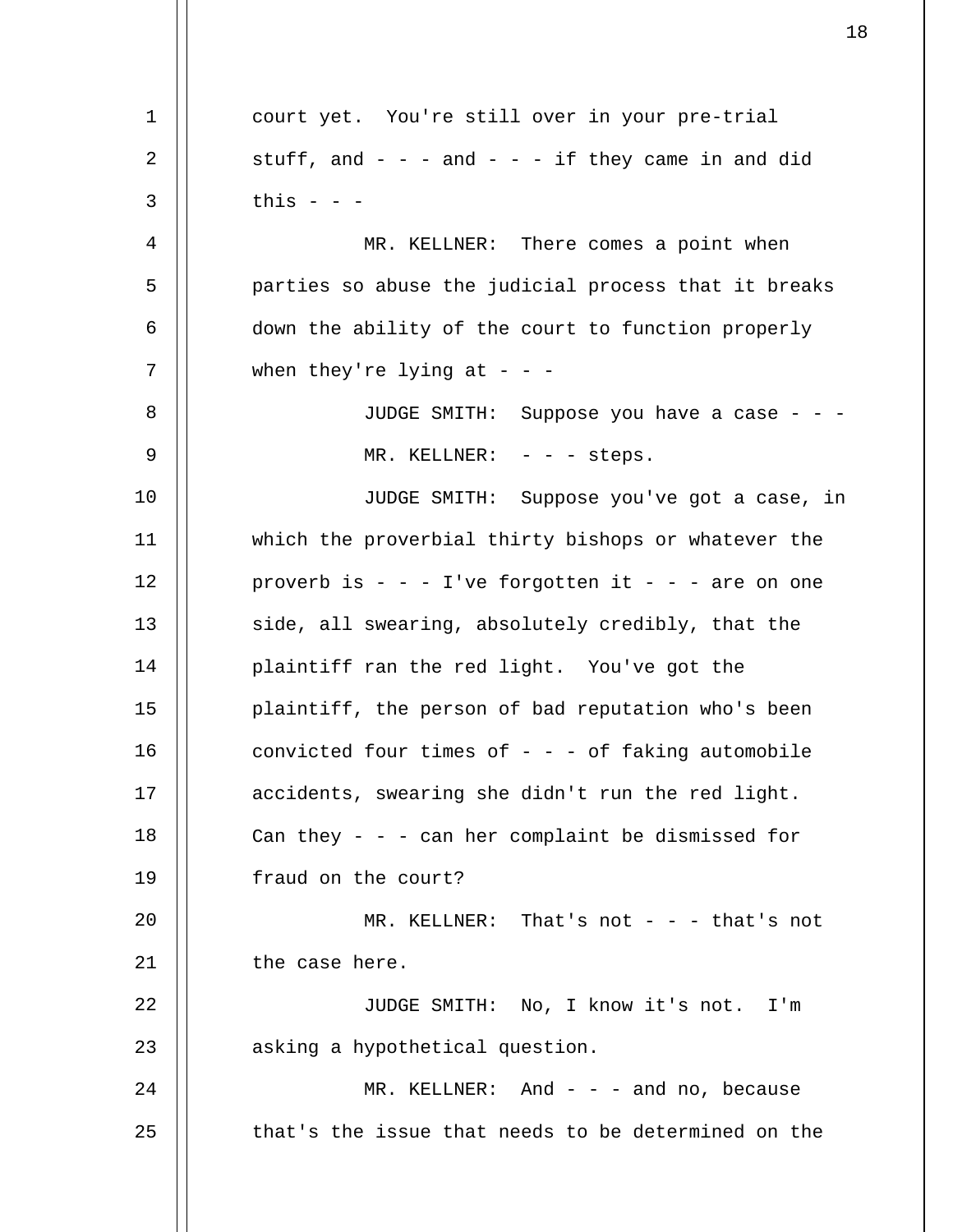merits.

1

| $\overline{2}$ | JUDGE SMITH: Why is this case different?              |
|----------------|-------------------------------------------------------|
| $\mathsf{3}$   | MR. KELLNER: Because you have a repeated              |
| 4              | pattern of fraud. So for example, we have fraud in    |
| 5              | vacating their first defaults for discovery           |
| 6              | violations, which the Appellate Division had          |
| 7              | initially found there were no objections to Judge     |
| 8              | Tolub's 2008 rulings that they were in default on     |
| 9              | their discovery obligations, but the court, based on  |
| 10             | affidavits that were submitted in a motion for        |
| 11             | reargument, which Judge Tolub in his - - -            |
| 12             | JUDGE SMITH: The affidavits of merit,                 |
| 13             | essentially?                                          |
| 14             | MR. KELLNER: The affidavits explaining                |
| 15             | their default, which included key claims that - - -   |
| 16             | that they had been paying the lawyer, and that the    |
| 17             | lawyer hadn't been communicating with them, which     |
| 18             | were refuted at the hearing here, and it was shown    |
| 19             | that the affidavits to vacate the default were false. |
| 20             | And $ -$                                              |
| 21             | JUDGE PIGOTT: Well, didn't they - - -                 |
| 22             | $didn't - -$                                          |
| 23             | JUDGE SMITH: Yeah, so, usually when you               |
| 24             | vacate a default, you have to put in something about  |
| 25             | the merit of your defense. Did they put in something  |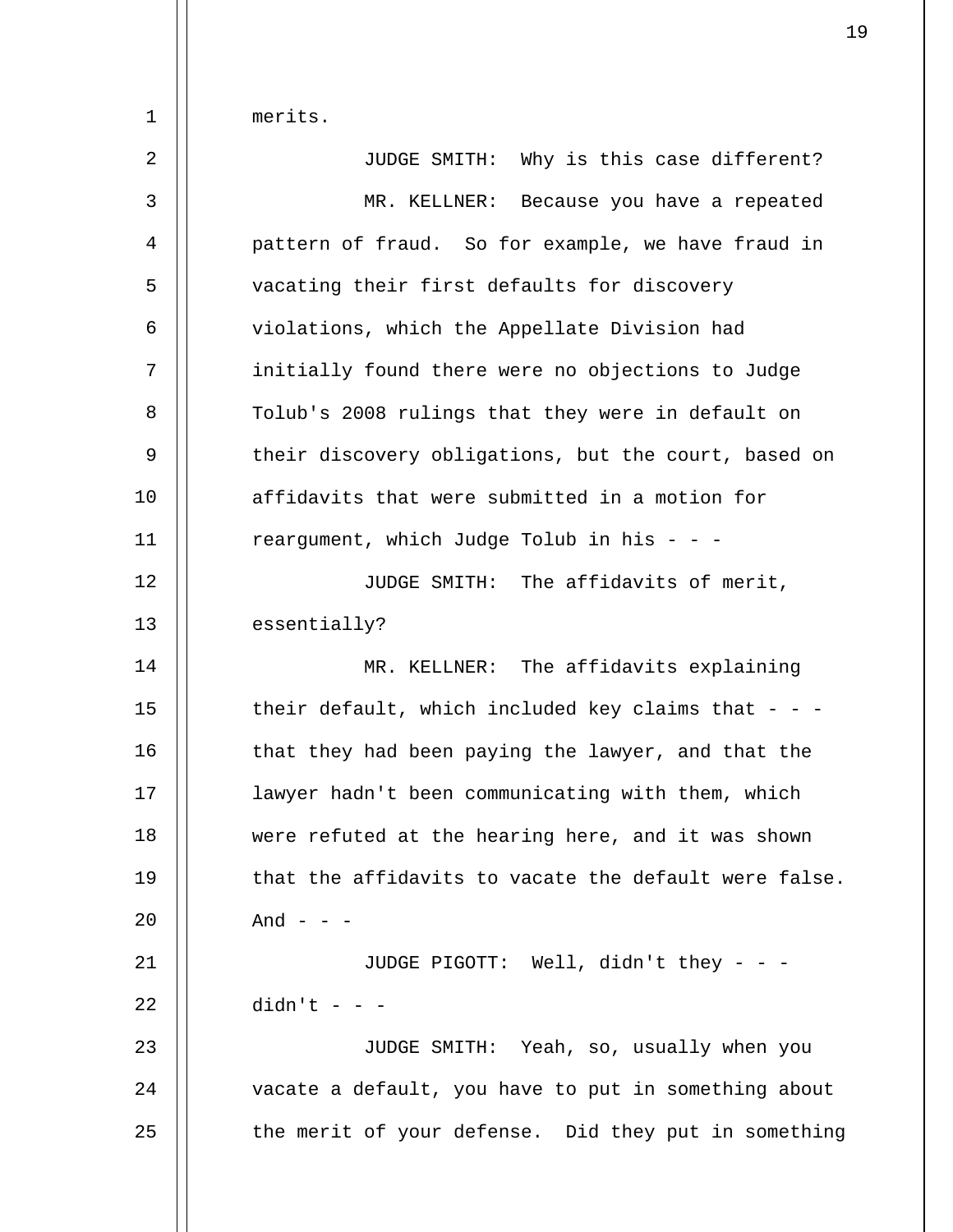1 2 3 4 5 6 7 8 9 10 11 12 13 14 15 16 17 18 19 20 21 22 23 24 25 about meritorious defenses? MR. KELLNER: They did, and the Appellate Division determined that there was a meritorious defense. JUDGE SMITH: Well, but of course, you know, you say that they did that by lying, and that was fraud on the court. MR. KELLNER: The lies were with respect to the reasons for the default, Your Honor. JUDGE PIGOTT: But is that why - - - MR. KELLNER: And in the Di Russo - - -  $I'm$ sorry, Your Honor. JUDGE PIGOTT: Well, I was going to - - is that why the judge dismissed it at this point? I thought it was only on the Habibs' - - -MR. KELLNER: In 2008, it was dismissed on the basis of  $a - - -$  of noncompliance with discovery orders, which at that time were relatively - - - JUDGE PIGOTT: You see, that's a 3126, and that seems to me pretty clear. But what I worry about is the  $-$  -  $-$  is this fraud on the court, because  $I - - I$  can see a different judge in a different jurisdiction just getting mad at a litigant, and saying, you know what? You told me you were going to be here at 10, and now it's 10:30, and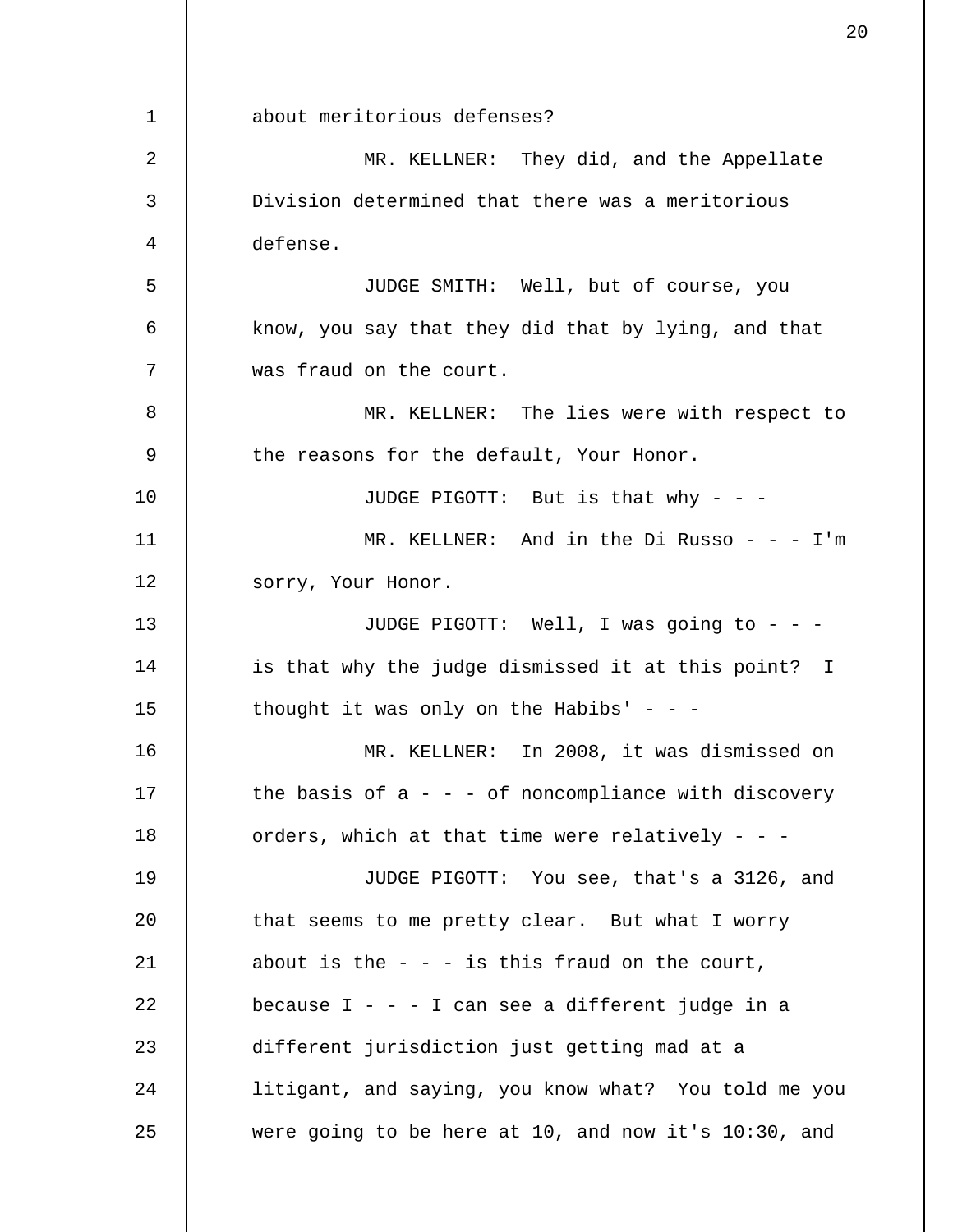1 2 3 4 5 6 7 8 9 10 11 12 13 14 15 16 17 18 19 20 21 22 23 24 25 you - - - you know, that was a fraud on the court; I'm throwing your case out. MR. KELLNER: All right, well, Your Honor, the - - - in the Di Russo case, this court affirmed a trial court which had vacated a prior vacating of default in the middle of the trial when he found out that the affidavit that was used to vacate the prior default was false. And this court affirmed that. JUDGE PIGOTT: What grounds did he use? MR. KELLNER: That's the Di Russo case. JUDGE PIGOTT: What grounds - - - what grounds did he use? MR. KELLNER: Pardon? JUDGE PIGOTT: What - - - what grounds did he use? MR. KELLNER: On fraud on the court. That the - - - that the affidavits submitted to the court vacating the prior  $-$  -  $-$ JUDGE PIGOTT: Because that's not - - that's not normally used in  $st - - -$  in the state courts.  $I - -$ MR. KELLNER: That's true. And - - - and Judge Yates recognized that very well. He started out by saying  $-$ CHIEF JUDGE LIPPMAN: But the judge - - -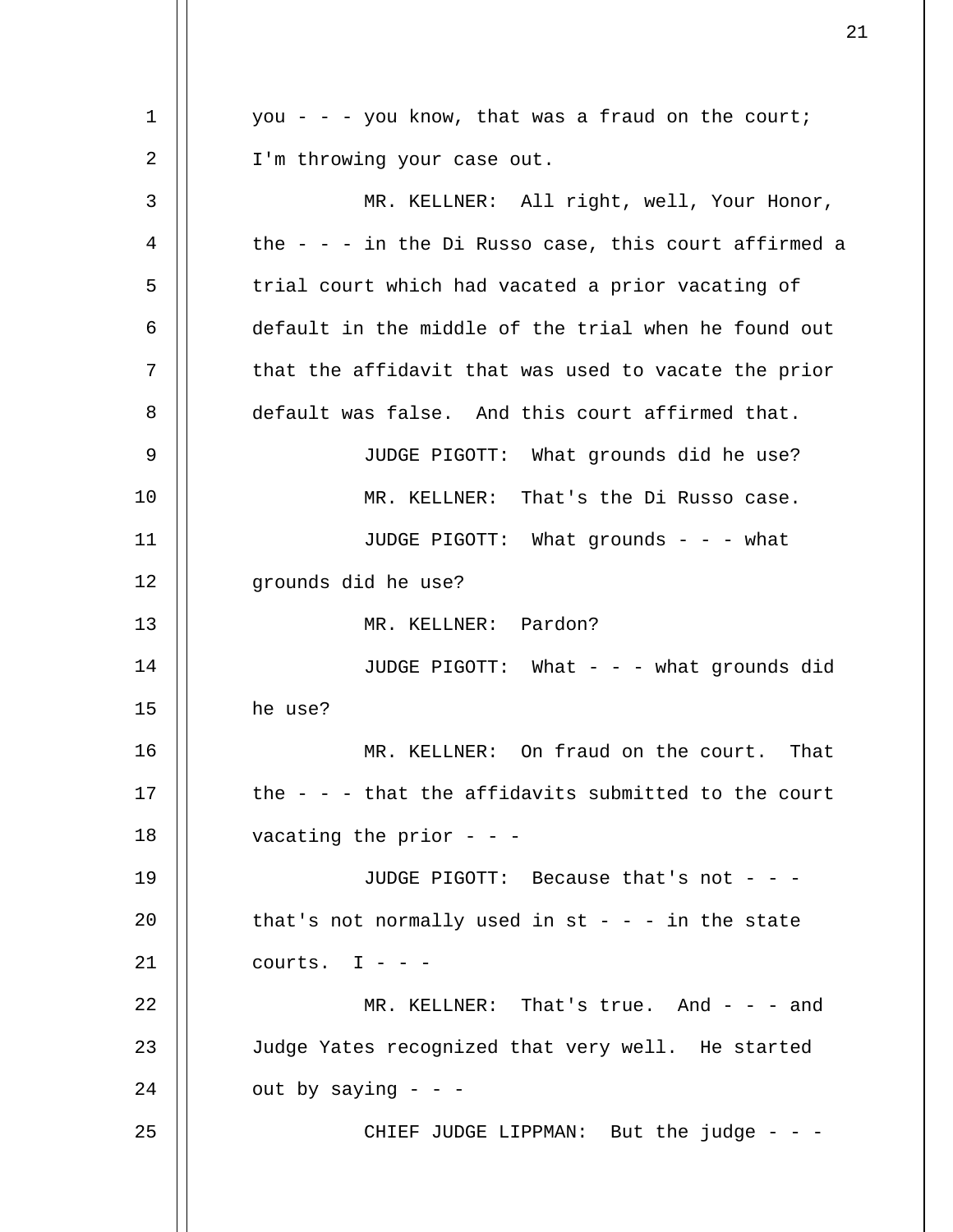| $\mathbf 1$ | but your argument is the judge has the inherent power |
|-------------|-------------------------------------------------------|
| 2           | to do that, but it is rare, right?                    |
| 3           | MR. KELLNER: That's right. And the stan -             |
| 4           |                                                       |
| 5           | CHIEF JUDGE LIPPMAN: And he's doing it on             |
| 6           | based from - - - your contention he's doing it, based |
| 7           | on a whole series of conduct, a pattern of conduct -  |
| 8           |                                                       |
| 9           | MR. KELLNER: That's - - - that's correct.             |
| 10          | CHIEF JUDGE LIPPMAN: $- -$ - that would               |
| 11          | warrant this rare exercise - - -                      |
| 12          | MR. KELLNER: That's correct, Your Honor.              |
| 13          | CHIEF JUDGE LIPPMAN: Is that essentially              |
| 14          | your argument?                                        |
| 15          | MR. KELLNER: That's very much so, and I               |
| 16          | think that Judge Yates got it right in terms of the - |
| 17          | - - both the standards and the burden of proof, which |
| 18          | are really separate issues. The standards that were   |
| 19          | explained in detail in the Munn (sic) case, they      |
| 20          | basically gave five standards that - - -              |
| 21          | CHIEF JUDGE LIPPMAN: What else would they             |
| 22          | have to do, to create what we've been calling a real  |
| 23          | dispute? What else - - -                              |
| 24          | MR. KELLNER: Well - - -                               |
| 25          | CHIEF JUDGE LIPPMAN: $-$ - $-$ should they            |
|             |                                                       |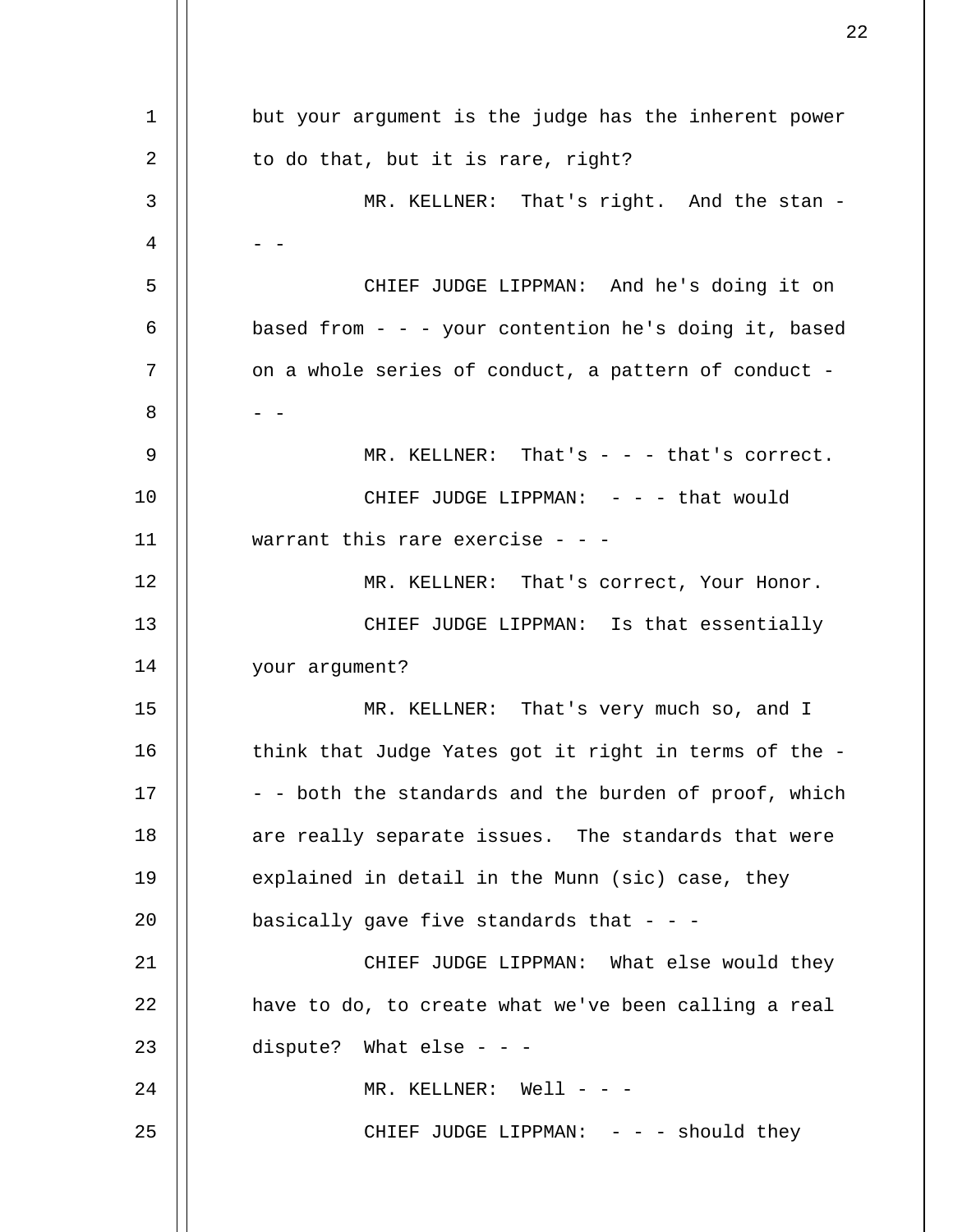| have done in terms of avoiding this rare imposition |
|-----------------------------------------------------|
| of a finding of the fraud on the court?             |
| MR. KELLNER: Well, as already alluded to            |
| in the questioning here, they should have appeared, |
| and they should have given an alternative           |
| explanation.                                        |
| CHIEF JUDGE LIPPMAN: Well, he's saying              |
| it's not so easy to get them to appear, your        |
| adversary.                                          |
| MR. KELLNER: If you look at the record,             |
| it's very clear that Judge Yates scheduled the      |
| hearings well in advance, so that they would have   |
| that opportunity. Judge Yates specifically said, I  |
| want witnesses to come in and testify. He           |
| specifically said affidavits aren't going to be     |
| admissible. And they made no application to Judge   |
| Yates or any other efforts to have the witnesses to |
| come in and testify.                                |
| And of course, with Sonia Cohen, that's             |
| very important. Of course, our brief indicates all  |
| the factors in which Sonia Cohen did participate in |
| the conspiracy, and that was brought out. But Sonia |
| Cohen wasn't in prison, and she didn't come to      |
| testify to refute the claims.                       |
| CHIEF JUDGE LIPPMAN: So nobody came to              |
|                                                     |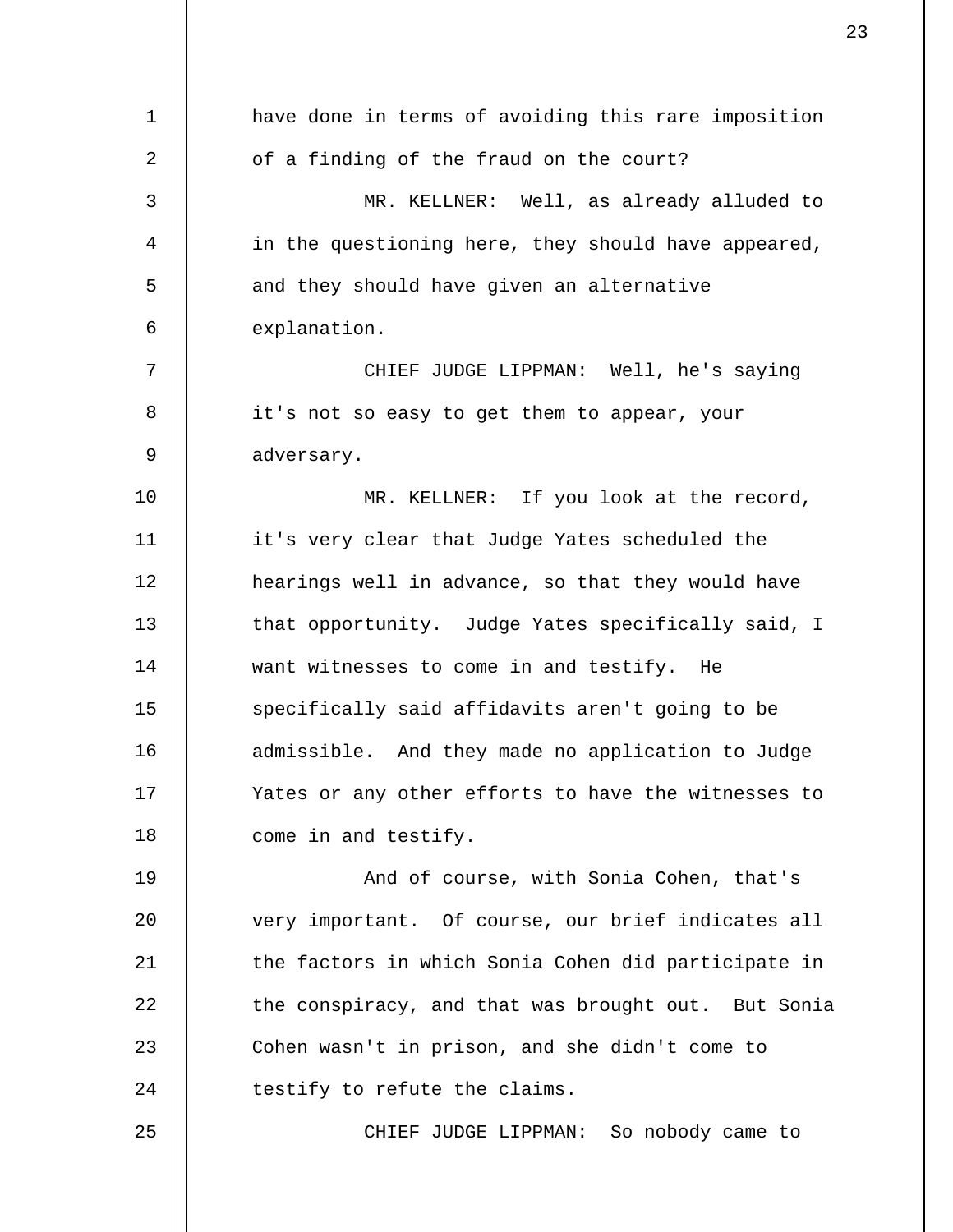| $\mathbf 1$    | testify.                                             |
|----------------|------------------------------------------------------|
| $\overline{2}$ | JUDGE SMITH: What do you got to prove - -            |
| 3              |                                                      |
| 4              | MR. KELLNER: Pardon?                                 |
| 5              | CHIEF JUDGE LIPPMAN: Nobody came to                  |
| 6              | testify.                                             |
| 7              | MR. KELLNER: Nobody came, that's correct.            |
| 8              | JUDGE SMITH: What do you got to - - - what           |
| 9              | do you got to prove that Sonia Cohen participated in |
| 10             | a fraud on the court?                                |
| 11             | MR. KELLNER: The $-$ - $-$ the documentary           |
| 12             | evidence showed that she lied when she said she      |
| 13             | hadn't been signing financial documents and - - -    |
| 14             | JUDGE SMITH: Okay, isn't this - - - but              |
| 15             | our - - - isn't this - - - isn't this beginning to   |
| 16             | sound like the lady who ran the red light earlier?   |
| 17             | You can prove she lied. That's - - - every -         |
| 18             | every - - - in every other case, one side thinks it  |
| 19             | can prove the other is lying. Is that a fraud on the |
| 20             | court?                                               |
| 21             | MR. KELLNER: Well, here, it's                        |
| 22             | uncontroverted in terms that she says that I didn't  |
| 23             | sign documents. She didn't produce the documents in  |
| 24             | discovery, and this is a discovery dispute.          |
| 25             | Essentially, we're at the discovery phase here, and  |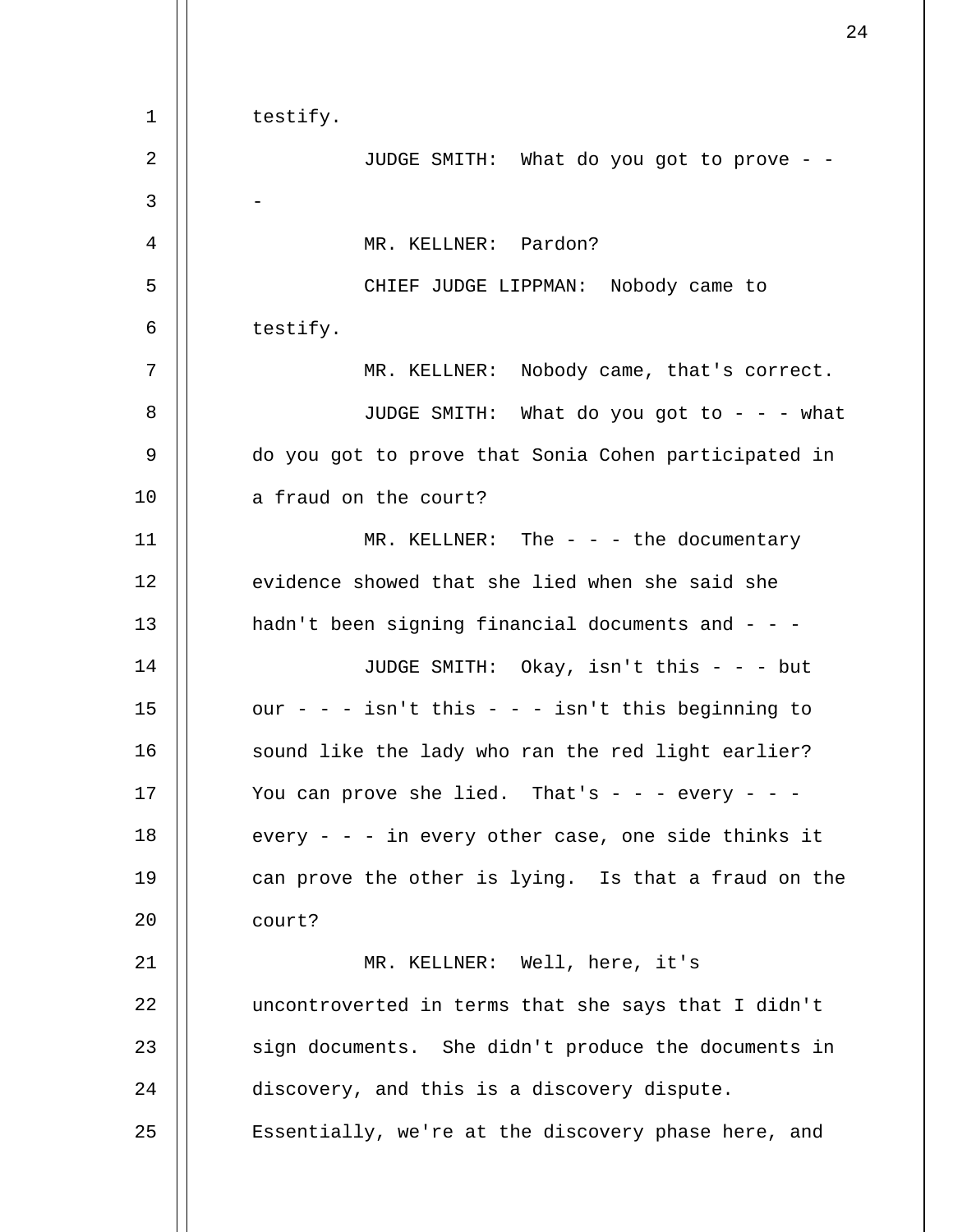1 2 3 4 5 6 7 8 9 10 11 12 13 14 15 16 17 18 19 20 21 22 23 24 25 we're arguing over fraud in the discovery process. They used all of these lies as ways to conceal the evidence, instead of complying with their discovery obligations. And that's a key distinction here. We weren't trying to get a decision on the merits. We were trying to show that they were fraudulently concealing evidence and frustrating discovery, and -  $-$ JUDGE SMITH: I guess what I'm getting at - - - again Sonia Cohen, sure, your best evidence of a real conspiracy to defraud the court is the sisters' testimony and the document they brought with them. MR. KELLNER: Sure - - -JUDGE SMITH: And that  $-$  and that  $doesn't - -$ MR. KELLNER:  $- -$  yes, it's a smoking gun. JUDGE SMITH: And that doesn't implicate Sonia Cohen at all, does it? MR. KELLNER: That's true, Your Honor, other than to  $-$  -  $-$  it has references about denying participation. But - - - but Sonia Cohen in her deposition shows that she was participating in that by making the same lies that were on the script, also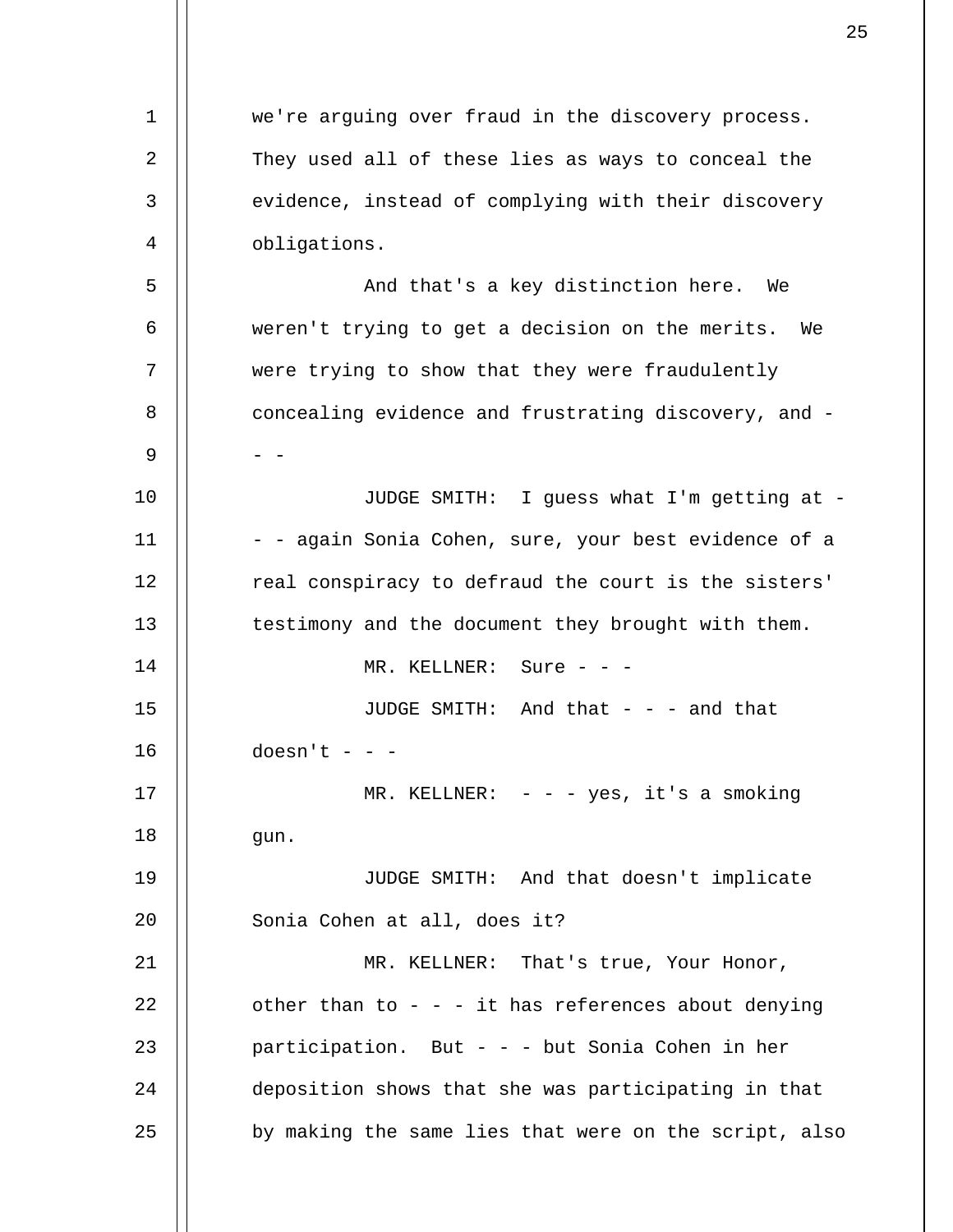1 2 3 4 5 6 7 8 9 10 11 12 13 14 15 16 17 18 19 20 21 22 23 24 25 showing - - - denying that she had documents where we produced documents with her signature on the documents so that she was not in compliance with the discovery orders. JUDGE PIGOTT: What is - - - isn't 3126 enough for you? MR. KELLNER: It is, Your Honor. JUDGE PIGOTT: Okay, so I mean, we - - - MR. KELLNER: Either way. JUDGE PIGOTT: Yeah - - - JUDGE SMITH: I don't know, isn't - - - I mean  $I - -$  he may like 3126 better; I like fraud in the court better, so you got a problem. MR. KELLNER: Well, but I'm saying - - but, we're  $-$  -  $-$  but we're arguing both, and we argue that we meet whatever standard, whether it's preponderance, clear and convincing, or summary judgment. JUDGE GRAFFEO: I was just going to say, we could go back to the beginning of the argument. What's the standard that you're asking us to adopt? MR. KELLNER: That standard for dismissal should be the  $-$ JUDGE GRAFFEO: Sufficient - - - $MR. KELLNER: - -$  - McMunn standard that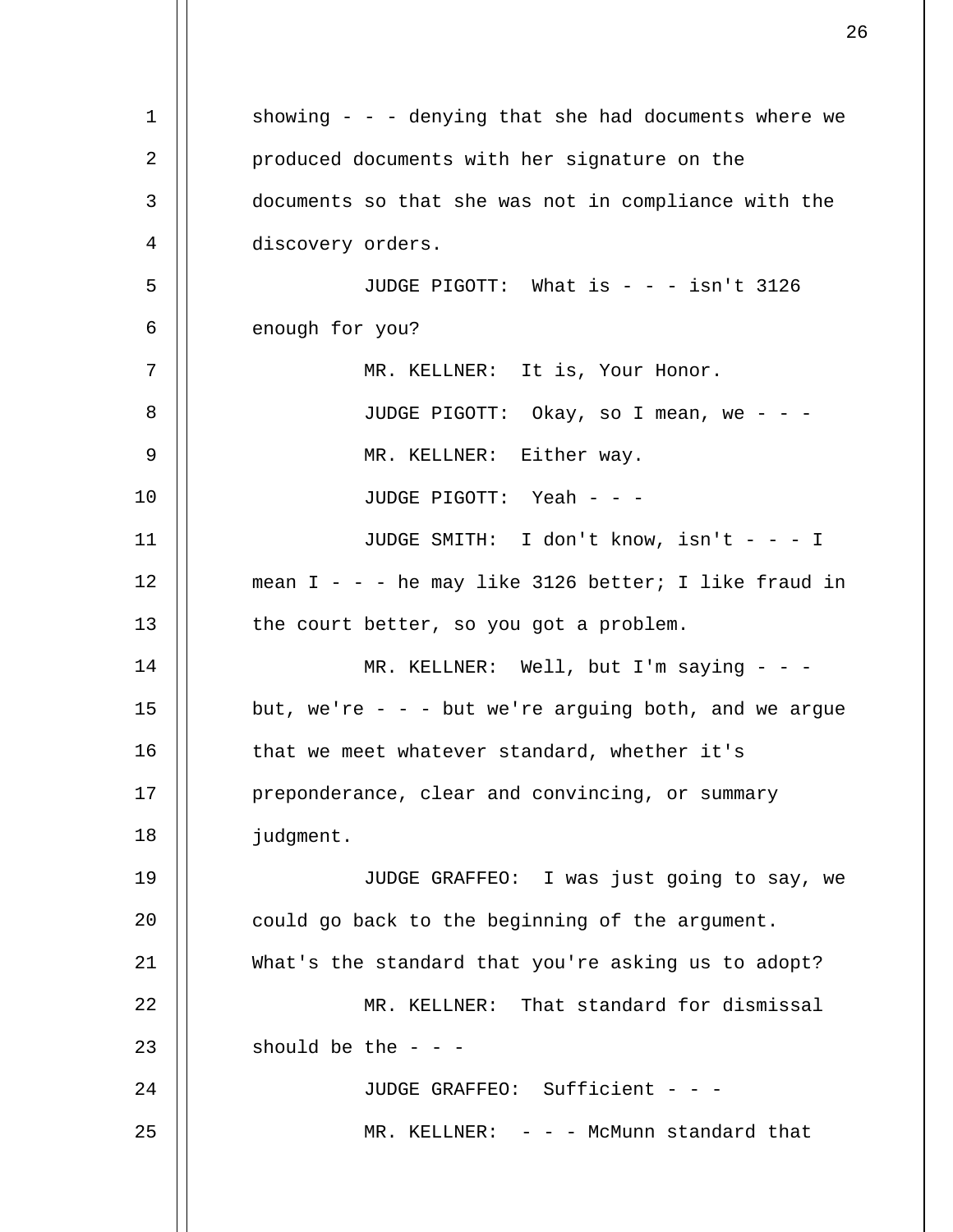1 2 3 4 5 6 7 8 9 10 11 12 13 14 15 16 17 18 19 20 21 22 23 24 25 was set forth in McMunn v. Sloan-Kettering, five factors: intentional, that it was prejudicial, that there was a pattern, that the abusing party did not do anything to correct the fraud on the court, and that there was a likelihood that it would continue in the future. JUDGE PIGOTT: But the feds - - - that's a fed -  $-$ JUDGE GRAFFEO: Does that mean the - - - JUDGE PIGOTT: And I'm sorry. JUDGE GRAFFEO: Can I just ask you, does that mean the  $-$  -  $-$  you don't agree with the Appellate Division's standard then, preponderance of the evidence? MR. KELLNER: Uh - - -JUDGE GRAFFEO: I know that's a hard question for you - - - MR. KELLNER: The burden of proof - - -JUDGE GRAFFEO: - - - because it means saying that they were wrong. MR. KELLNER: I think Judge Yates got it right, the clear and convincing evidence. The evidence here is clear and convincing. But even if  $you - -$ CHIEF JUDGE LIPPMAN: Preponderance is too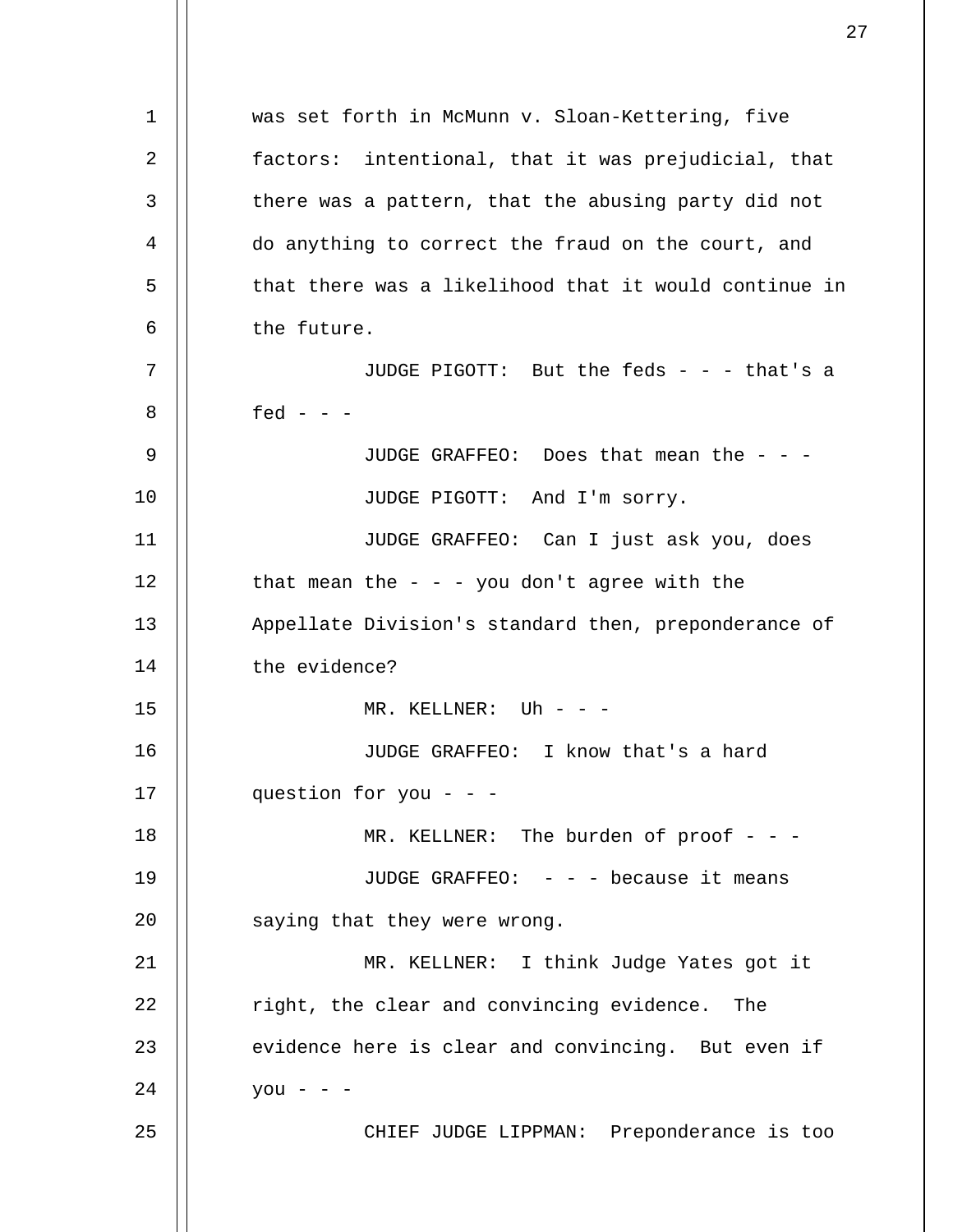1 2 3 4 5 6 7 8 9 10 11 12 13 14 15 16 17 18 19 20 21 22 23 24 25 low? MR. KELLNER: Look, that's for you to decide. That  $- -$  but  $- -$  but  $-$ JUDGE READ: But what's your position as between the two? MR. KELLNER: But we met  $- - -$  we met not even clear and convincing evidence, we met summary judgment standard. The affidavits, if you actually look at the affidavits they submitted in opposition, are bare and conclusory and they - - - JUDGE PIGOTT: But McMunn, you want to  $bring - - -$ MR. KELLNER:  $- -$  - don't address the details. JUDGE PIGOTT: You want to bring a federal standard into this  $- - i$  into our courts. MR. KELLNER: I'm suggesting that that's a - - - if you're looking for a standard, that's a good model to follow - - - JUDGE SMITH: But if you met - - - if you met summary judgment standards, well, couldn't you have saved us all a lot of trouble by moving for summary judgment? MR. KELLNER: We met summary judgment standards on the issue that they were  $-$  - - that they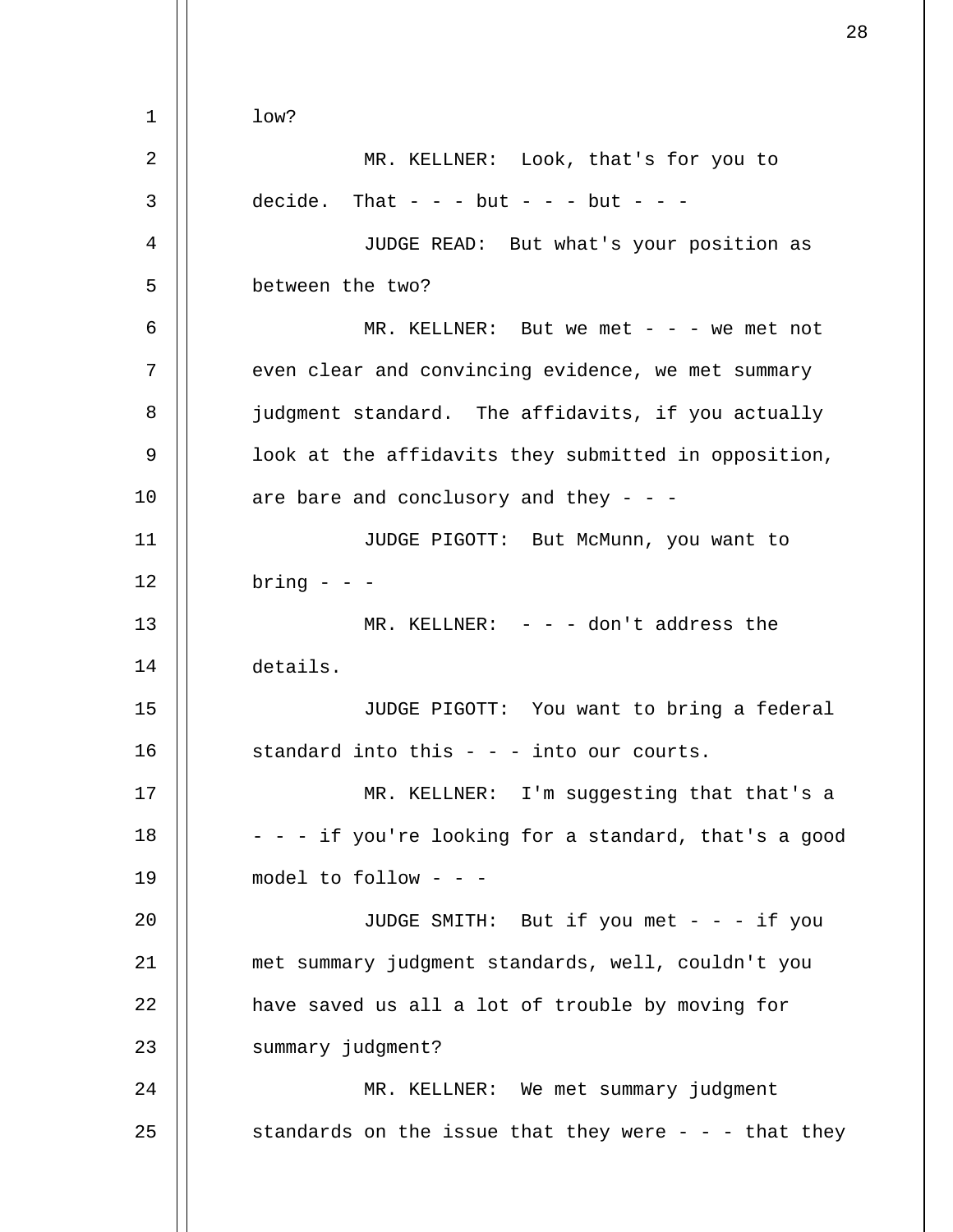1 2 3 4 5 6 7 8 9 10 11 12 13 14 15 16 17 18 19 20 21 22 23 24 25 were committing fraud on the court, and that they were not complying with their discovery obligations, and using the fraud on the court  $- -$ JUDGE SMITH: Well, it seems to me, if you can prove the fraud on the court by a summary judgment standard, you can prove liability in the case, right? What's the problem? If all that  $-$ you've proved all of their defenses are a pack of lies? MR. KELLNER: That  $-$  this court has determined - - - as it turns out, maybe we could have done that, but we didn't do it, Judge, in this case. The issue here is whether  $-$  -  $-$  whether they were in compliance with their discovery obligations or whether they were committing an egregious fraud on the court, repeatedly that was used to conceal the evidence of the conspiracy to defraud. JUDGE SMITH: Okay, and those are two independent bases for the  $-$  -  $-$ MR. KELLNER: Yes, Your Honor. JUDGE SMITH:  $I - - -$  when you - - - when you - - - isn't there some danger in saying that every time somebody gives an untruthful answer at a deposition it's  $a - - -$  or  $- -$  - or give  $- -$  - or basically does something dishonest in discovery that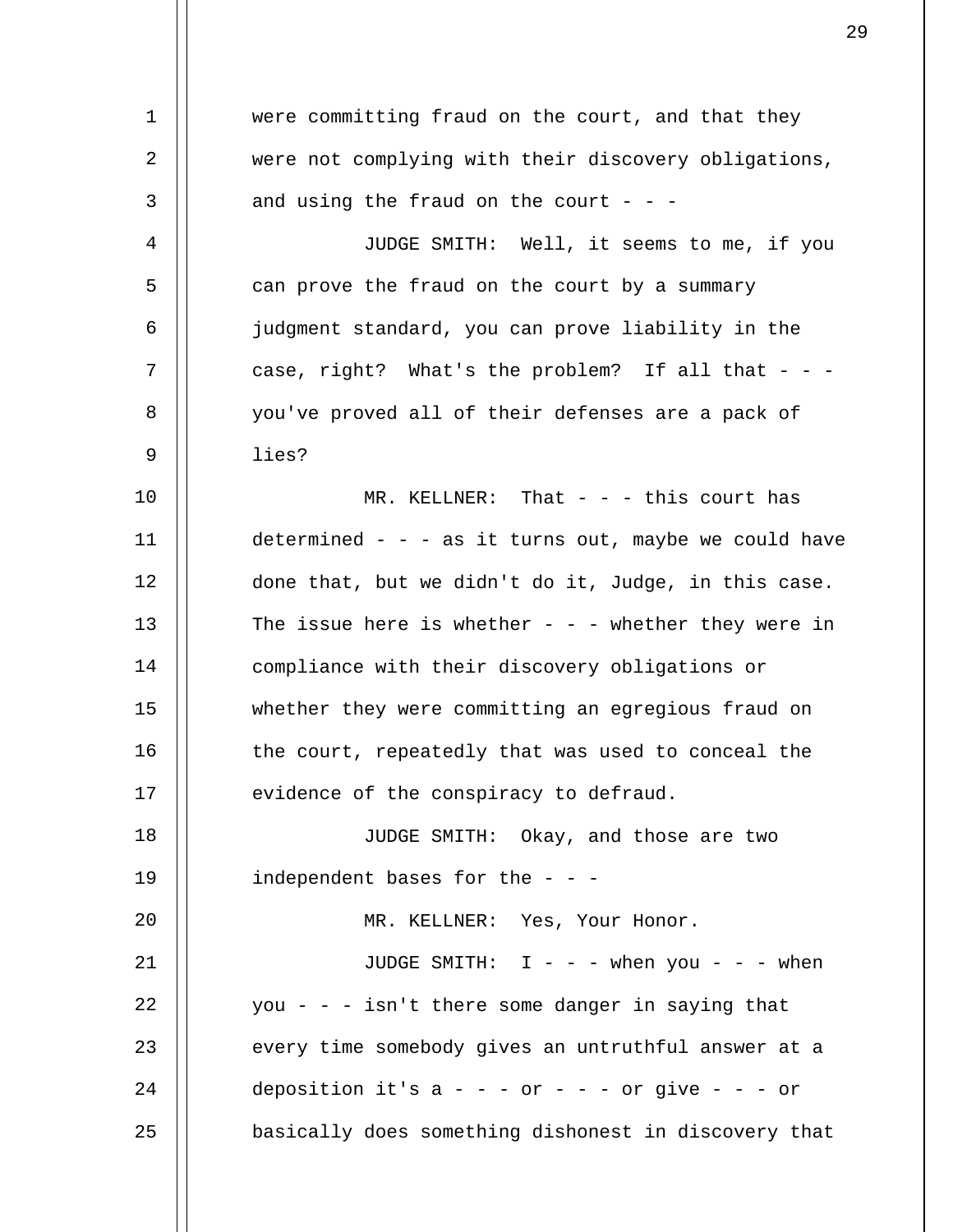1 2 3 4 5 6 7 8 9 10 11 12 13 14 15 16 17 18 19  $2.0$ 21 22 23 24 25 that's a 3126 disclosure problem? MR. KELLNER: Well, that's why we're suggesting the McMunn standard that it has to be a pattern and  $- - -$  that's not corrected and that shows that there's a likelihood that the fraud is going to continue in  $-$ JUDGE SMITH: But - - - but - - - but it can be a pattern - - - a pattern - - - a pattern of lying and discovery is enough to get  $- - -$  to get a default judgment? MR. KELLNER: It ought it be, Judge. JUDGE PIGOTT: Well, in all - - - CHIEF JUDGE LIPPMAN: It's your argument -  $-$ MR. KELLNER: It's concealing discovery documents. CHIEF JUDGE LIPPMAN: Your argument is we don't need to go there, right? MR. KELLNER: That's right. CHIEF JUDGE LIPPMAN: Your argument is fraud on the court. MR. KELLNER: Of course. JUDGE PIGOTT: And your - - - and your - - - and that McMunn standard that you want to use requires a hearing?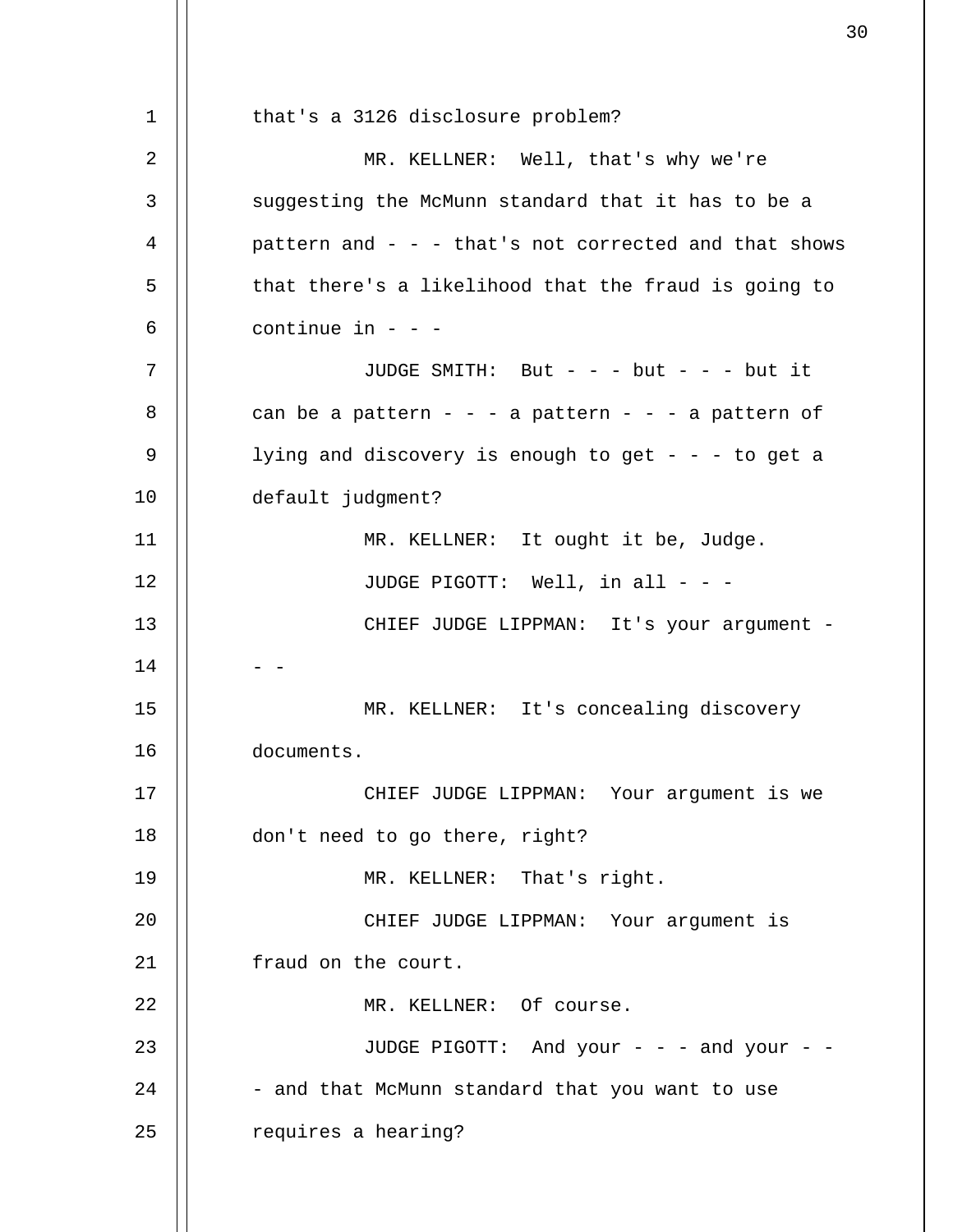| 1  | MR. KELLNER: Uh - - -                                 |
|----|-------------------------------------------------------|
| 2  | JUDGE PIGOTT: Because they're - - -                   |
| 3  | they're arguing over a jur - - - they want a jury     |
| 4  | trial on that, right?                                 |
| 5  | MR. KELLNER: There's no jury trial when               |
| 6  | you're committing a fraud or a contempt on the court. |
| 7  | That's long established - - -                         |
| 8  | JUDGE PIGOTT: Well, that was an                       |
| 9  | interesting thing, because I thought why didn't - - - |
| 10 | why didn't someone move for contempt here, rather     |
| 11 | than this fraud on the court, which just seems like   |
| 12 | a, you know, a foreign animal to - - -                |
| 13 | MR. KELLNER: Well, in New York, the $-$ -             |
| 14 | the sanction for contempt is - - -                    |
| 15 | JUDGE PIGOTT: Fine and imprisonment.                  |
| 16 | MR. KELLNER: A fine, right, which as $-$ -            |
| 17 | JUDGE PIGOTT: You can go to jail.                     |
| 18 | MR. KELLNER: $-  -$ which as Judge Yates              |
| 19 | indicated, would have been meaningless in this case.  |
| 20 | CHIEF JUDGE LIPPMAN: Okay, thanks,                    |
| 21 | counsel.                                              |
| 22 | Counselor, rebuttal?                                  |
| 23 | MR. PEGNO: Two points in my two minutes,              |
| 24 | Your Honor. First of all, this $- - -$ this issue     |
| 25 | about the affidavits that were submitted to the       |
|    |                                                       |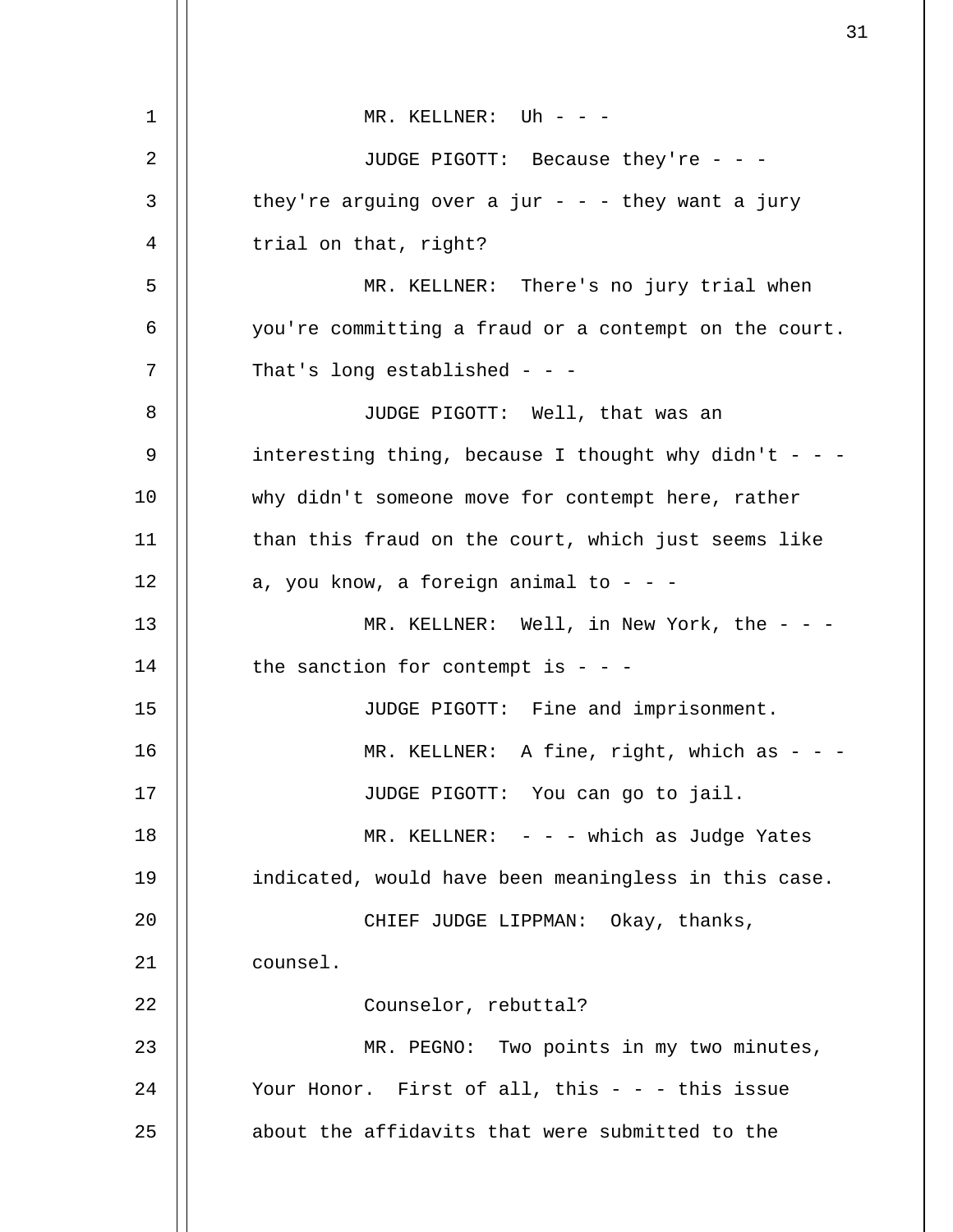1 2 3 4 5 6 7 8 9 10 11 12 13 14 15 16 17 18 19  $20^{\circ}$ 21 22 23 24 25 Appellate Division, this is  $- -$  - this is something Justice Yates got wrong, and this is something the Appellate Division got wrong. There were a number of different statements in those affidavits. One was about a payment of attorneys' fees, and the other was about the fact that their then-lawyer had never contacted them and told them they had to comply with discovery. The Appellate Division relied on the latter statement in reversing the  $-$  -  $-$  the default. The point about the payment of attorneys' fees, that's the point in their affidavits that the  $-$  -  $-$  that the Habib sisters said was - - - was not true. They - -- they never recanted on the other - - - the other part that was in their affidavit. So it is absolutely false to say that the prior default was vacated based on perjured affidavits. It's  $-$  -  $-$  that's just not the case. And in any event the other witnesses still contend that the statements about attorneys' fees were correct. Now, on 3126, after that default was vacated, we complied with discovery to beat the band. Okay? We - - - these witnesses were to testify - - -CHIEF JUDGE LIPPMAN: Does 3126 matter - -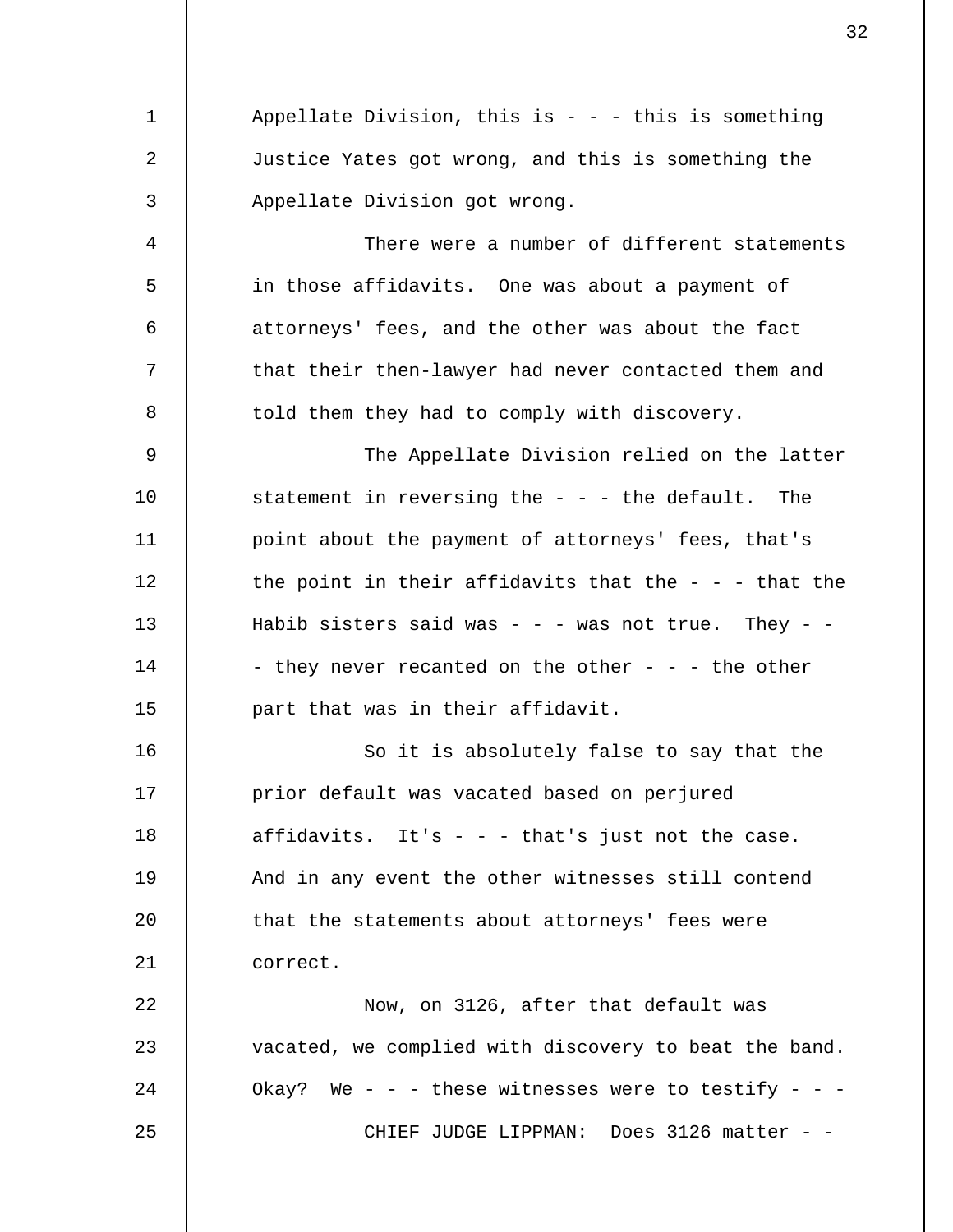1 2 3 4 5 6 7 8 9 10 11 12 13 14 15 16 17 18 19 20 21 22 23 24 25 -  $MR.$  PEGNO:  $3126 - -$ CHIEF JUDGE LIPPMAN:  $- - -$  if you do it -- - if there's a fraud on the court? MR. PEGNO: 3126 - - - 3126 should not provide the framework for a decision. CHIEF JUDGE LIPPMAN: If there's a fraud on the court, does it matter? MR. PEGNO: Correct. CHIEF JUDGE LIPPMAN: Does 3126 mater? MR. PEGNO: Well, it doesn't apply, if that's what Your Honor means. CHIEF JUDGE LIPPMAN: That's what I mean. MR. PEGNO: Yes, it does not apply. CHIEF JUDGE LIPPMAN: Okay. Go ahead; I'm sorry, continue.  $MR. PEGNO: And - - - and there is no basis$ for a default based on discovery violations. These people came and testified for sixteen days, 2,200 pages of deposition testimony. They produced hundreds of thousands of doc - - - of deposition documents. JUDGE SMITH: And your position is, even if there's not a truthful word in those 2,200 pages, that's not a 3126?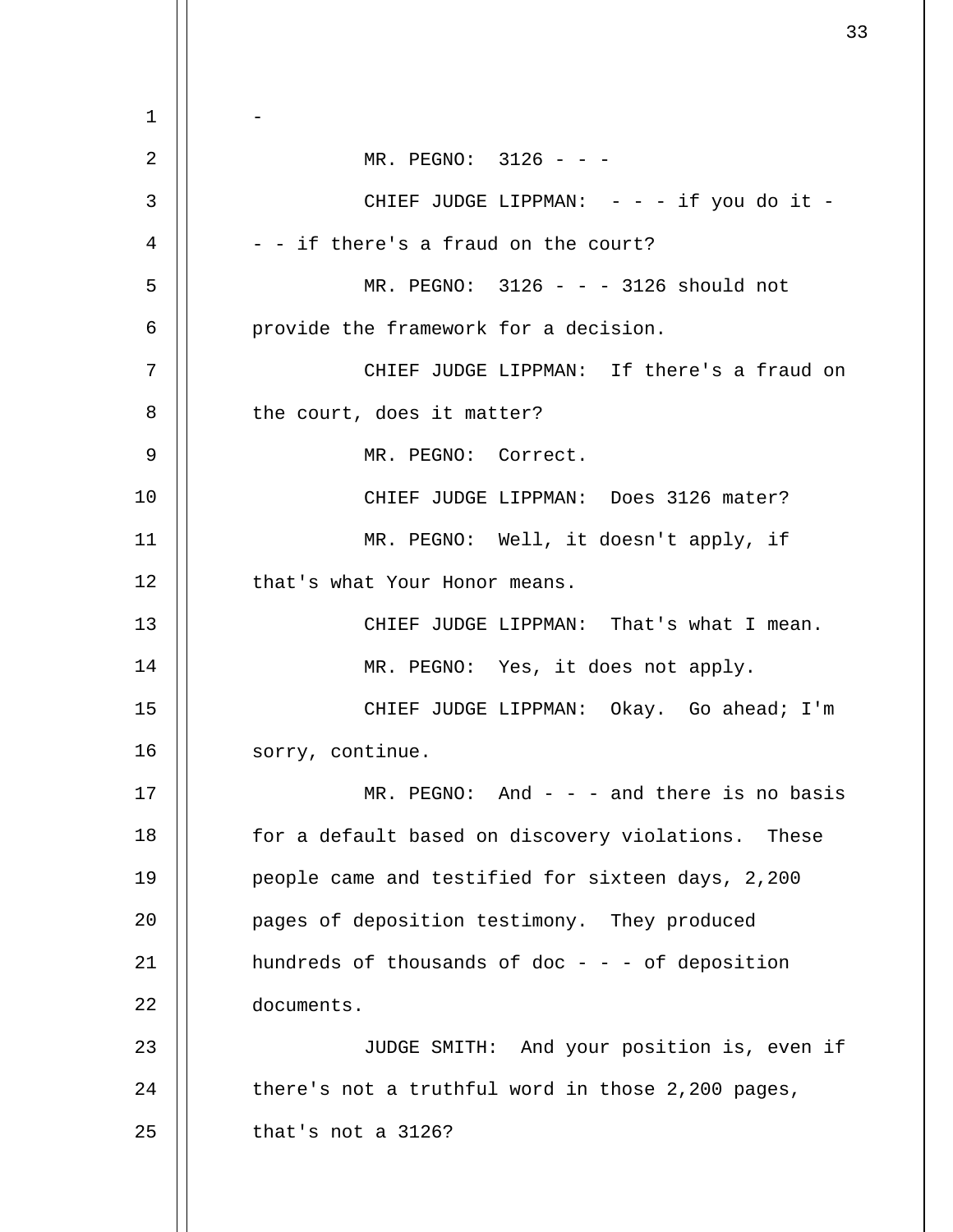| $\mathbf 1$  | MR. PEGNO: That's not 3126, Your Honor, |
|--------------|-----------------------------------------|
| $\sqrt{2}$   | correct.                                |
| $\mathsf{3}$ | CHIEF JUDGE LIPPMAN: Okay.              |
| $\,4$        | MR. PEGNO: Thank you.                   |
| 5            | CHIEF JUDGE LIPPMAN: Thanks. Thank you  |
| $\epsilon$   | both; appreciate it.                    |
| $\sqrt{ }$   | (Court is adjourned)                    |
| $\,8\,$      |                                         |
| $\mathsf 9$  |                                         |
| $10$         |                                         |
| $11\,$       |                                         |
| $1\,2$       |                                         |
| 13           |                                         |
| $14\,$       |                                         |
| 15           |                                         |
| 16           |                                         |
| $17\,$       |                                         |
| $18\,$       |                                         |
| 19           |                                         |
| $20$         |                                         |
| $2\sqrt{1}$  |                                         |
| $2\sqrt{2}$  |                                         |
| 23           |                                         |
| $2\sqrt{4}$  |                                         |
| 25           |                                         |
|              |                                         |